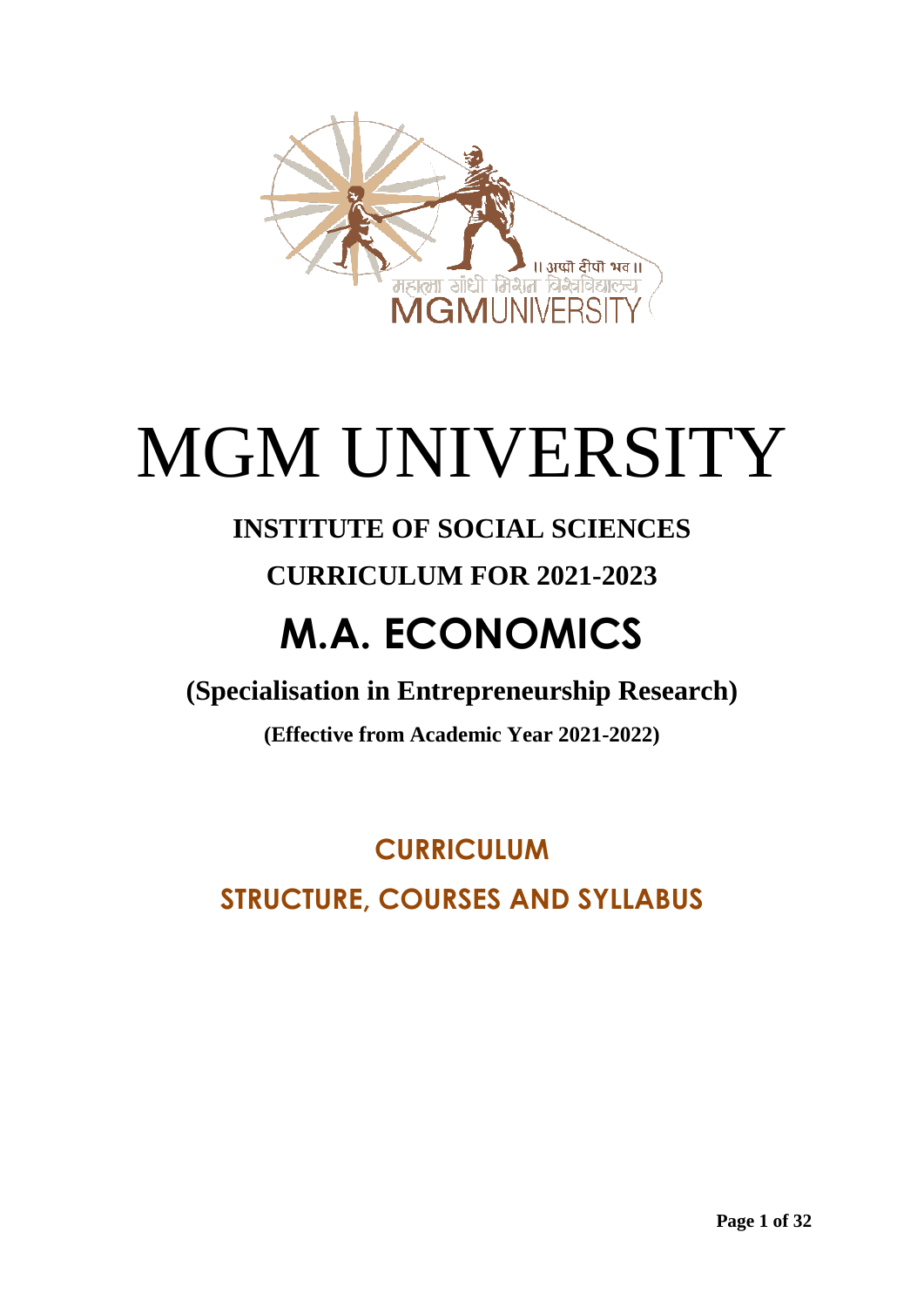### **M.A. ECONOMICS: 2021-2023** *(Specialisation in Entrepreneurship Research)* **(With preparation of IIT-GATE/JRF/NET/SET/IES)**

### **Programme Objectives**

- 1. This programme provides knowledge of conventional courses in Economics taught at PG level with focus on preparing students for the competitive examinations like IIT-GATE/IIT-JAM/NET-JRF/SET/IES/Statistical Officers/RBI Gr-II Officers.
- 2. This programme also focus on intensive research in economic analysis and also in the field of market potentials for new ventures, employment opportunities, business analytics and entrepreneurship development.
- 3. This programme covers the core courses including Microeconomics, Macroeconomics, Indian Economic Development, Economics of Growth and Development, Public Finance & Welfare Measures, Human Capital and Natural Resources. International Trade & Foreign Policy, Statistical Methods, Mathematical Methods for Economic Analysis, Basic Econometrics and Research Methodology.
- 4. This programme offers specialization in Entrepreneurship research to discover new opportunities and innovative potentials in business, services, agriculture and social sectors leading to socioeconomic development.
- 5. This programme also includes Open elective like Gandhian Social Economics to give insights to the students about social objectives of Economic education.
- 6. This programme is designed with a comprehensive curriculum which offers intensive theoretical insights as well as practical applications to enhance research skills, employability and productive capacity of the students.

### **Programme Details**

- **Duration:** 2 years (4 semesters) full time programme with research
- **Total Marks:** 2450
- **Total Credits:** 100
- **Eligibility:** Any graduate from a recognised University with minimum 50% marks.
- **Admission** will be through MGM Entrance Test.
- **Medium:** English and Marathi
- **Total Seats:** 20 per Batch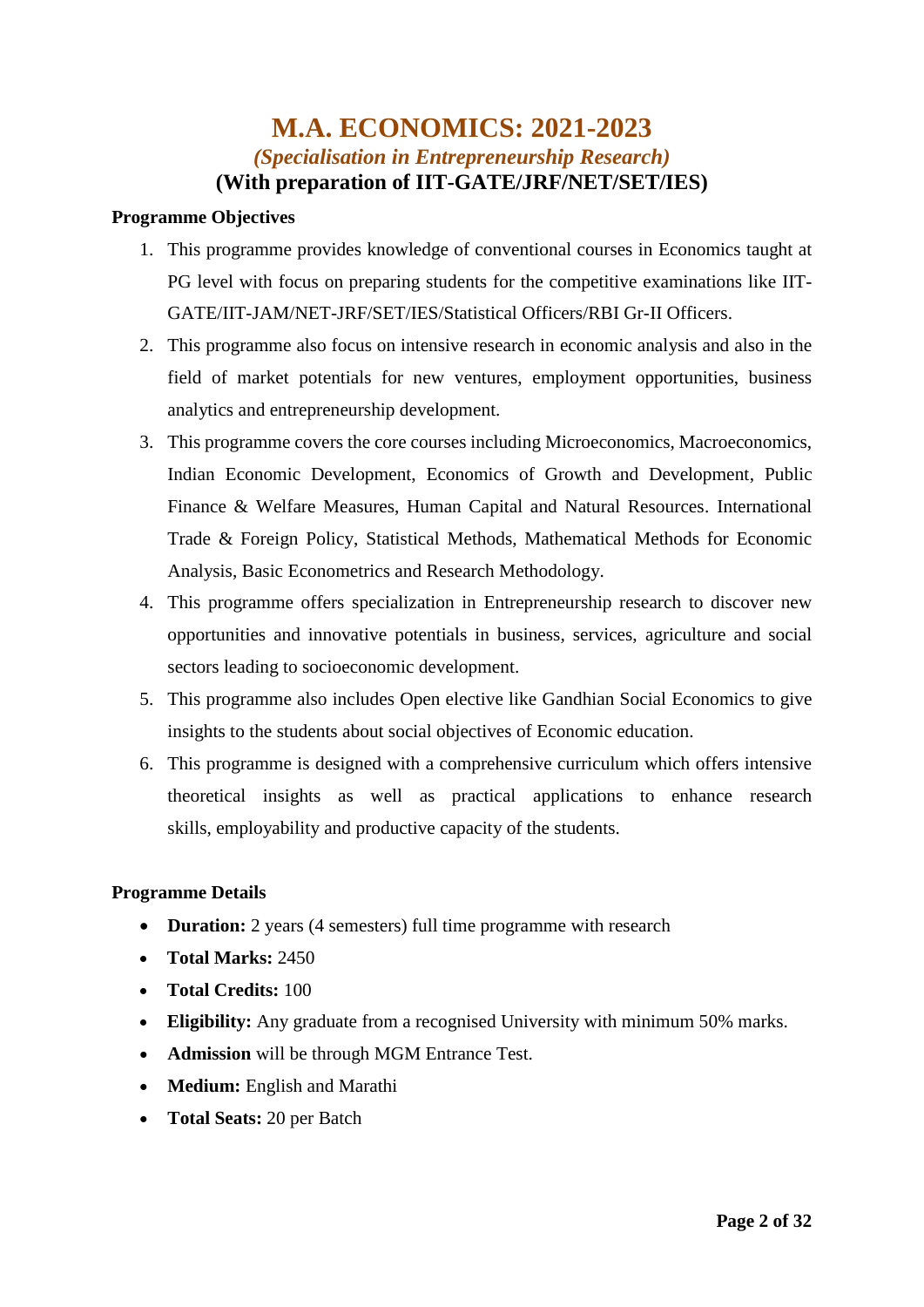### **M.A. ECONOMICS: 2021-23 LIST OF COURSES**

| <b>COMPULSORY CORE COURSES</b>                   | <b>DISCIPLINE SPECIFIC ELECTIVES (A) - Any 03</b>              |  |  |  |
|--------------------------------------------------|----------------------------------------------------------------|--|--|--|
| Microeconomic Analysis - I                       | <b>Agricultural Economics</b>                                  |  |  |  |
| Microeconomic Analysis                           | <b>Money, Banking &amp; Financial Markets</b>                  |  |  |  |
| Macroeconomic Analysis - II                      | <b>Behavioural Economics</b>                                   |  |  |  |
| <b>Statistical Methods for Economics</b>         | Applied Economics & Modelling                                  |  |  |  |
| <b>Mathematical Economics</b>                    | <b>Labour Economics</b>                                        |  |  |  |
| Economics of Demography & Environment            | <b>Political Economy</b>                                       |  |  |  |
| <b>Research Methodology</b>                      | <b>History of Economic Thought</b>                             |  |  |  |
| <b>Indian Economy - Growth &amp; Development</b> | Economics of Insurance in India                                |  |  |  |
| Macro Analysis of Policy in India                | <b>Economics of International Institutions</b>                 |  |  |  |
| <b>Basic Econometrics</b>                        | <b>DISCIPLINE SPECIFIC ELECTIVES (B) - Any 03</b>              |  |  |  |
| Public Finance – Theory & Practice               | <b>Economics of Entrepreneurship - Industry &amp; Services</b> |  |  |  |
| <b>International Trade and Finance</b>           | <b>Economics of Entrepreneurship - Agriculture</b>             |  |  |  |
| <b>OPEN ELECTIVE COURSES (Any 01)</b>            | <b>Economics of Social Entrepreneurship</b>                    |  |  |  |
| <b>Gandhian Social Economics</b>                 | <b>Integrated Rural Development</b>                            |  |  |  |
| <b>Sustainable Development</b>                   | <b>Development Economics</b>                                   |  |  |  |
| <b>GANDHIAN THOUGHT IN PRACTICE</b>              | <b>Economics of Industry and Services</b>                      |  |  |  |
| <b>Gandhian Rural Transmission Program</b>       | Economics of Power & Energy                                    |  |  |  |
| <b>SKILL ENHANCEMENT COURSE</b>                  | <b>Institutional Economics</b>                                 |  |  |  |
| Data Analysis (Excel, SPSS & R)                  | <b>Financial Economics</b>                                     |  |  |  |

### **NUMBER OF COURSES AND CREDITS**

| 1. Compulsory Core Courses (ECC)                      | : 12 (4 credits each) = $48$         |
|-------------------------------------------------------|--------------------------------------|
| 2. Discipline Specific Electives (DSE)                | $\therefore$ 6 (4 credits each) = 24 |
| 3. Open Electives Courses (OEC)                       | $= 2$<br>$\therefore$ 1(2 credits)   |
| 4. Project Work: Dissertation (compulsory)            | $\therefore$ 1 (6 credits) = 6       |
| 5. Compulsory Internship $-01$ month                  | $\therefore$ 1 (4 credits)<br>$= 4$  |
| 6. Coursera Courses – any 02                          | $\therefore$ 2 (4 credits each) = 8  |
| 7. Viva – Voce on Project work                        | $: 1(2 \text{ Credits})$<br>$= 2$    |
| 8. Skill Development (Data Analysis- Excel, SPSS & R) | $: 1(2 \text{ Credits}) = 2$         |
| 9. Gandhian Rural Transmission Program                | $: 1(4 \text{ Credits})$<br>$= 4$    |
| <b>TOTAL CREDITS = 100</b>                            |                                      |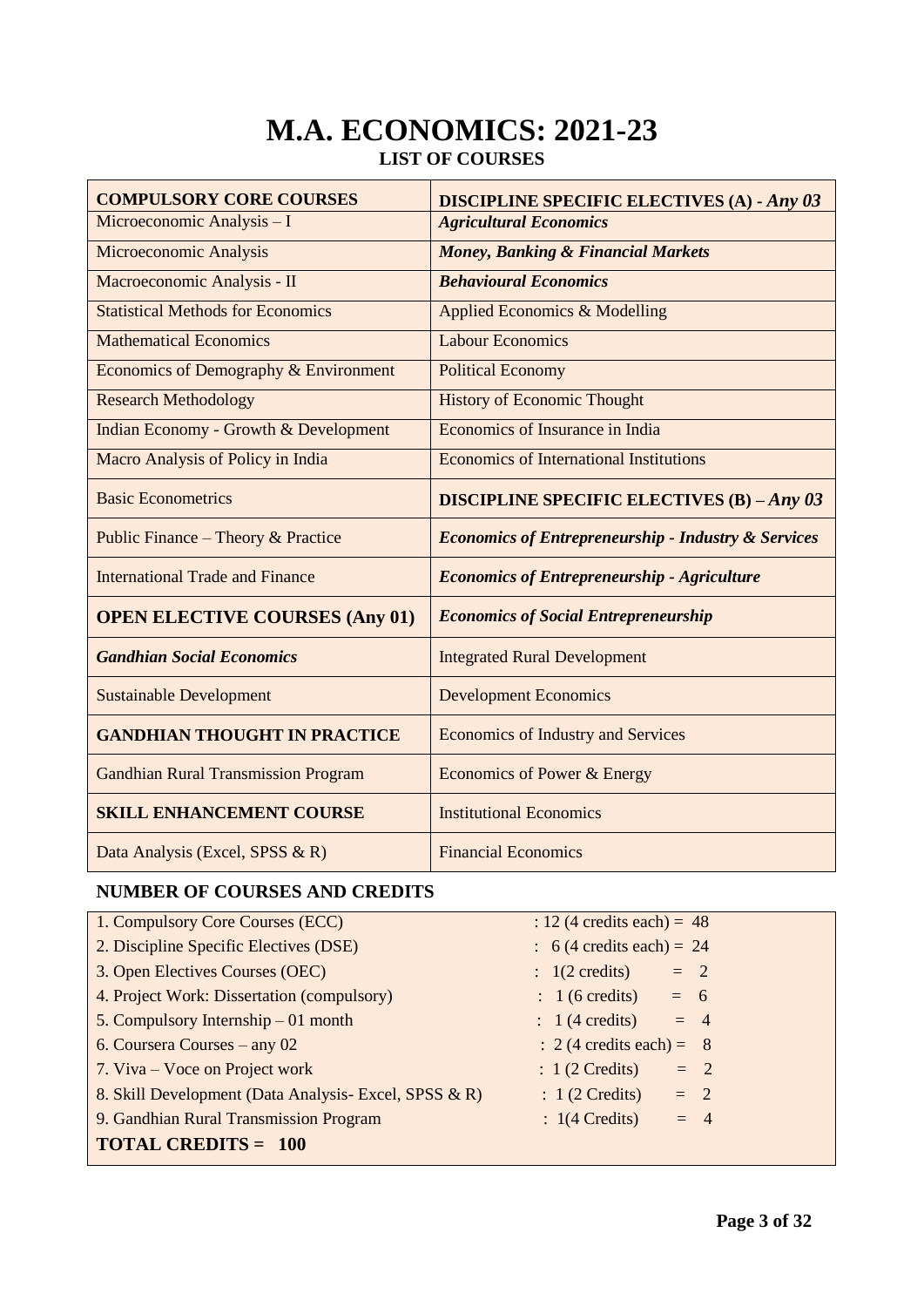### **M.A. ECONOMICS: 2021-2023 SEMESTER-WISE COURSES AND CURRICULUM STRUCTURE**

| <b>SEMESTER-I</b><br>$\mathbf{1}$<br>Microeconomics $-1$<br>100<br>60<br>40<br>$\overline{\mathbf{4}}$<br>Core Course $-1$<br>$\overline{2}$<br>Core Course $-2$<br>Macroeconomics<br>100<br>60<br>40<br>$\overline{\mathbf{4}}$<br>3<br>100<br>$\overline{\mathbf{4}}$<br>Core Course $-3$<br>40<br>60<br>Indian Economy- Growth & Development<br>100<br>$\overline{\mathbf{4}}$<br>$\overline{4}$<br>Core Course $-4$<br><b>Mathematical Economics</b><br>60<br>40<br>5<br>100<br>Core Course $-5$<br><b>Statistical Methods for Economics</b><br>60<br>40<br>$\overline{\mathbf{4}}$<br>6<br><b>100</b><br>$\overline{\mathbf{4}}$<br>Any Course from the List of available<br>100<br>Coursera<br>--<br>$Course - 1$<br><b>Courses from Coursera Platform</b><br><b>SEMESTER - II</b><br>$\overline{7}$<br>Core Course $-6$<br>Microeconomics - II<br>100<br>60<br>40<br>$\overline{\mathbf{4}}$<br>$8\,$<br><b>100</b><br>$\overline{\mathbf{4}}$<br>Core Course $-7$<br>Public Economics - Theory & Practice<br>60<br>40<br>$\overline{9}$<br>Core Course $-8$<br>40<br>Macro Analysis of Policy in India<br>100<br>60<br>$\overline{\mathbf{4}}$<br>10<br>Core Course - 9<br>$\overline{\mathbf{4}}$<br><b>Research Methodology</b><br>100<br>60<br>40<br>11<br><b>Basic Econometrics</b><br>Core Course-10<br>100<br>60<br>40<br>$\overline{\mathbf{4}}$<br>12<br>Any Course from the List of available<br>100<br>100<br>$\overline{\mathbf{4}}$<br>Coursera<br>--<br><b>Courses from Coursera Platform</b><br>Course - 2<br><b>100</b><br>100<br>$\overline{\mathbf{4}}$<br>13<br>Compulsory Summer Internship – 01 month<br>Internship<br>--<br><b>SEMESTER - III</b><br>Core Course-11<br>International Trade & Financial Institutions<br>14<br>100<br>60<br>40<br>$\overline{\mathbf{4}}$<br>15<br><b>Open Elective</b><br>Any One from the List<br>50<br>30<br>20<br>$\overline{2}$<br>Course-1<br>16<br>$Electric -01$<br><b>100</b><br>60<br>40<br>$\overline{\mathbf{4}}$<br>Any THREE Electives from Group "A"<br>17<br>Elective $-02$<br><b>100</b><br>60<br>40<br>$\overline{\mathbf{4}}$<br>Elective $-03$<br>60<br>40<br>18<br><b>100</b><br>4<br>19<br><b>Skill</b><br>$\overline{2}$<br>50<br>Data Analysis (Software Applications –<br>50<br>--<br>Development<br>Excel, SPSS $\&$ R)<br><b>SEMESTER - IV</b><br>20<br>Core Course-12<br>Economics of Demography & Environment<br><b>100</b><br>60<br>40<br>$\overline{\mathbf{4}}$<br>21<br>Any THREE Electives from Group "B"<br><b>100</b><br>$Electric -04$<br>60<br>40<br>$\overline{\mathbf{4}}$<br>(with an Assignment of each course)<br>22<br>$Electric -05$<br>100<br>60<br>40<br>$\overline{\mathbf{4}}$<br>23<br>$Electric -06$<br>100<br>$\overline{\mathbf{4}}$<br>60<br>40<br>24<br>Project Work<br><b>Research &amp; Dissertation</b><br><b>100</b><br>100<br>6<br>--<br>25<br>Viva - Voce<br>Viva-Voce<br>$\overline{2}$<br>50<br>50<br>-- | Sr.<br>N <sub>o</sub> | <b>Compulsory</b><br><b>Core Courses</b> | <b>Corse Title</b>                  | <b>Total</b><br><b>Marks</b> | <b>Total Marks</b><br><b>Theory Internal</b> |     | <b>Total</b><br><b>Credits</b> |  |
|------------------------------------------------------------------------------------------------------------------------------------------------------------------------------------------------------------------------------------------------------------------------------------------------------------------------------------------------------------------------------------------------------------------------------------------------------------------------------------------------------------------------------------------------------------------------------------------------------------------------------------------------------------------------------------------------------------------------------------------------------------------------------------------------------------------------------------------------------------------------------------------------------------------------------------------------------------------------------------------------------------------------------------------------------------------------------------------------------------------------------------------------------------------------------------------------------------------------------------------------------------------------------------------------------------------------------------------------------------------------------------------------------------------------------------------------------------------------------------------------------------------------------------------------------------------------------------------------------------------------------------------------------------------------------------------------------------------------------------------------------------------------------------------------------------------------------------------------------------------------------------------------------------------------------------------------------------------------------------------------------------------------------------------------------------------------------------------------------------------------------------------------------------------------------------------------------------------------------------------------------------------------------------------------------------------------------------------------------------------------------------------------------------------------------------------------------------------------------------------------------------------------------------------------------------------------------------------------------------------------------------------------------------------------------------------------------------------------------------------------------------------------------------------------------------------------------------------------------------------------------------------------------------------------------------|-----------------------|------------------------------------------|-------------------------------------|------------------------------|----------------------------------------------|-----|--------------------------------|--|
|                                                                                                                                                                                                                                                                                                                                                                                                                                                                                                                                                                                                                                                                                                                                                                                                                                                                                                                                                                                                                                                                                                                                                                                                                                                                                                                                                                                                                                                                                                                                                                                                                                                                                                                                                                                                                                                                                                                                                                                                                                                                                                                                                                                                                                                                                                                                                                                                                                                                                                                                                                                                                                                                                                                                                                                                                                                                                                                                    |                       |                                          |                                     |                              |                                              |     |                                |  |
|                                                                                                                                                                                                                                                                                                                                                                                                                                                                                                                                                                                                                                                                                                                                                                                                                                                                                                                                                                                                                                                                                                                                                                                                                                                                                                                                                                                                                                                                                                                                                                                                                                                                                                                                                                                                                                                                                                                                                                                                                                                                                                                                                                                                                                                                                                                                                                                                                                                                                                                                                                                                                                                                                                                                                                                                                                                                                                                                    |                       |                                          |                                     |                              |                                              |     |                                |  |
|                                                                                                                                                                                                                                                                                                                                                                                                                                                                                                                                                                                                                                                                                                                                                                                                                                                                                                                                                                                                                                                                                                                                                                                                                                                                                                                                                                                                                                                                                                                                                                                                                                                                                                                                                                                                                                                                                                                                                                                                                                                                                                                                                                                                                                                                                                                                                                                                                                                                                                                                                                                                                                                                                                                                                                                                                                                                                                                                    |                       |                                          |                                     |                              |                                              |     |                                |  |
|                                                                                                                                                                                                                                                                                                                                                                                                                                                                                                                                                                                                                                                                                                                                                                                                                                                                                                                                                                                                                                                                                                                                                                                                                                                                                                                                                                                                                                                                                                                                                                                                                                                                                                                                                                                                                                                                                                                                                                                                                                                                                                                                                                                                                                                                                                                                                                                                                                                                                                                                                                                                                                                                                                                                                                                                                                                                                                                                    |                       |                                          |                                     |                              |                                              |     |                                |  |
|                                                                                                                                                                                                                                                                                                                                                                                                                                                                                                                                                                                                                                                                                                                                                                                                                                                                                                                                                                                                                                                                                                                                                                                                                                                                                                                                                                                                                                                                                                                                                                                                                                                                                                                                                                                                                                                                                                                                                                                                                                                                                                                                                                                                                                                                                                                                                                                                                                                                                                                                                                                                                                                                                                                                                                                                                                                                                                                                    |                       |                                          |                                     |                              |                                              |     |                                |  |
|                                                                                                                                                                                                                                                                                                                                                                                                                                                                                                                                                                                                                                                                                                                                                                                                                                                                                                                                                                                                                                                                                                                                                                                                                                                                                                                                                                                                                                                                                                                                                                                                                                                                                                                                                                                                                                                                                                                                                                                                                                                                                                                                                                                                                                                                                                                                                                                                                                                                                                                                                                                                                                                                                                                                                                                                                                                                                                                                    |                       |                                          |                                     |                              |                                              |     |                                |  |
|                                                                                                                                                                                                                                                                                                                                                                                                                                                                                                                                                                                                                                                                                                                                                                                                                                                                                                                                                                                                                                                                                                                                                                                                                                                                                                                                                                                                                                                                                                                                                                                                                                                                                                                                                                                                                                                                                                                                                                                                                                                                                                                                                                                                                                                                                                                                                                                                                                                                                                                                                                                                                                                                                                                                                                                                                                                                                                                                    |                       |                                          |                                     |                              |                                              |     |                                |  |
|                                                                                                                                                                                                                                                                                                                                                                                                                                                                                                                                                                                                                                                                                                                                                                                                                                                                                                                                                                                                                                                                                                                                                                                                                                                                                                                                                                                                                                                                                                                                                                                                                                                                                                                                                                                                                                                                                                                                                                                                                                                                                                                                                                                                                                                                                                                                                                                                                                                                                                                                                                                                                                                                                                                                                                                                                                                                                                                                    |                       |                                          |                                     |                              |                                              |     |                                |  |
|                                                                                                                                                                                                                                                                                                                                                                                                                                                                                                                                                                                                                                                                                                                                                                                                                                                                                                                                                                                                                                                                                                                                                                                                                                                                                                                                                                                                                                                                                                                                                                                                                                                                                                                                                                                                                                                                                                                                                                                                                                                                                                                                                                                                                                                                                                                                                                                                                                                                                                                                                                                                                                                                                                                                                                                                                                                                                                                                    |                       |                                          |                                     |                              |                                              |     |                                |  |
|                                                                                                                                                                                                                                                                                                                                                                                                                                                                                                                                                                                                                                                                                                                                                                                                                                                                                                                                                                                                                                                                                                                                                                                                                                                                                                                                                                                                                                                                                                                                                                                                                                                                                                                                                                                                                                                                                                                                                                                                                                                                                                                                                                                                                                                                                                                                                                                                                                                                                                                                                                                                                                                                                                                                                                                                                                                                                                                                    |                       |                                          |                                     |                              |                                              |     |                                |  |
|                                                                                                                                                                                                                                                                                                                                                                                                                                                                                                                                                                                                                                                                                                                                                                                                                                                                                                                                                                                                                                                                                                                                                                                                                                                                                                                                                                                                                                                                                                                                                                                                                                                                                                                                                                                                                                                                                                                                                                                                                                                                                                                                                                                                                                                                                                                                                                                                                                                                                                                                                                                                                                                                                                                                                                                                                                                                                                                                    |                       |                                          |                                     |                              |                                              |     |                                |  |
|                                                                                                                                                                                                                                                                                                                                                                                                                                                                                                                                                                                                                                                                                                                                                                                                                                                                                                                                                                                                                                                                                                                                                                                                                                                                                                                                                                                                                                                                                                                                                                                                                                                                                                                                                                                                                                                                                                                                                                                                                                                                                                                                                                                                                                                                                                                                                                                                                                                                                                                                                                                                                                                                                                                                                                                                                                                                                                                                    |                       |                                          |                                     |                              |                                              |     |                                |  |
|                                                                                                                                                                                                                                                                                                                                                                                                                                                                                                                                                                                                                                                                                                                                                                                                                                                                                                                                                                                                                                                                                                                                                                                                                                                                                                                                                                                                                                                                                                                                                                                                                                                                                                                                                                                                                                                                                                                                                                                                                                                                                                                                                                                                                                                                                                                                                                                                                                                                                                                                                                                                                                                                                                                                                                                                                                                                                                                                    |                       |                                          |                                     |                              |                                              |     |                                |  |
|                                                                                                                                                                                                                                                                                                                                                                                                                                                                                                                                                                                                                                                                                                                                                                                                                                                                                                                                                                                                                                                                                                                                                                                                                                                                                                                                                                                                                                                                                                                                                                                                                                                                                                                                                                                                                                                                                                                                                                                                                                                                                                                                                                                                                                                                                                                                                                                                                                                                                                                                                                                                                                                                                                                                                                                                                                                                                                                                    |                       |                                          |                                     |                              |                                              |     |                                |  |
|                                                                                                                                                                                                                                                                                                                                                                                                                                                                                                                                                                                                                                                                                                                                                                                                                                                                                                                                                                                                                                                                                                                                                                                                                                                                                                                                                                                                                                                                                                                                                                                                                                                                                                                                                                                                                                                                                                                                                                                                                                                                                                                                                                                                                                                                                                                                                                                                                                                                                                                                                                                                                                                                                                                                                                                                                                                                                                                                    |                       |                                          |                                     |                              |                                              |     |                                |  |
|                                                                                                                                                                                                                                                                                                                                                                                                                                                                                                                                                                                                                                                                                                                                                                                                                                                                                                                                                                                                                                                                                                                                                                                                                                                                                                                                                                                                                                                                                                                                                                                                                                                                                                                                                                                                                                                                                                                                                                                                                                                                                                                                                                                                                                                                                                                                                                                                                                                                                                                                                                                                                                                                                                                                                                                                                                                                                                                                    |                       |                                          |                                     |                              |                                              |     |                                |  |
|                                                                                                                                                                                                                                                                                                                                                                                                                                                                                                                                                                                                                                                                                                                                                                                                                                                                                                                                                                                                                                                                                                                                                                                                                                                                                                                                                                                                                                                                                                                                                                                                                                                                                                                                                                                                                                                                                                                                                                                                                                                                                                                                                                                                                                                                                                                                                                                                                                                                                                                                                                                                                                                                                                                                                                                                                                                                                                                                    |                       |                                          |                                     |                              |                                              |     |                                |  |
|                                                                                                                                                                                                                                                                                                                                                                                                                                                                                                                                                                                                                                                                                                                                                                                                                                                                                                                                                                                                                                                                                                                                                                                                                                                                                                                                                                                                                                                                                                                                                                                                                                                                                                                                                                                                                                                                                                                                                                                                                                                                                                                                                                                                                                                                                                                                                                                                                                                                                                                                                                                                                                                                                                                                                                                                                                                                                                                                    |                       |                                          |                                     |                              |                                              |     |                                |  |
|                                                                                                                                                                                                                                                                                                                                                                                                                                                                                                                                                                                                                                                                                                                                                                                                                                                                                                                                                                                                                                                                                                                                                                                                                                                                                                                                                                                                                                                                                                                                                                                                                                                                                                                                                                                                                                                                                                                                                                                                                                                                                                                                                                                                                                                                                                                                                                                                                                                                                                                                                                                                                                                                                                                                                                                                                                                                                                                                    |                       |                                          |                                     |                              |                                              |     |                                |  |
|                                                                                                                                                                                                                                                                                                                                                                                                                                                                                                                                                                                                                                                                                                                                                                                                                                                                                                                                                                                                                                                                                                                                                                                                                                                                                                                                                                                                                                                                                                                                                                                                                                                                                                                                                                                                                                                                                                                                                                                                                                                                                                                                                                                                                                                                                                                                                                                                                                                                                                                                                                                                                                                                                                                                                                                                                                                                                                                                    |                       |                                          |                                     |                              |                                              |     |                                |  |
|                                                                                                                                                                                                                                                                                                                                                                                                                                                                                                                                                                                                                                                                                                                                                                                                                                                                                                                                                                                                                                                                                                                                                                                                                                                                                                                                                                                                                                                                                                                                                                                                                                                                                                                                                                                                                                                                                                                                                                                                                                                                                                                                                                                                                                                                                                                                                                                                                                                                                                                                                                                                                                                                                                                                                                                                                                                                                                                                    |                       |                                          |                                     |                              |                                              |     |                                |  |
|                                                                                                                                                                                                                                                                                                                                                                                                                                                                                                                                                                                                                                                                                                                                                                                                                                                                                                                                                                                                                                                                                                                                                                                                                                                                                                                                                                                                                                                                                                                                                                                                                                                                                                                                                                                                                                                                                                                                                                                                                                                                                                                                                                                                                                                                                                                                                                                                                                                                                                                                                                                                                                                                                                                                                                                                                                                                                                                                    |                       |                                          |                                     |                              |                                              |     |                                |  |
|                                                                                                                                                                                                                                                                                                                                                                                                                                                                                                                                                                                                                                                                                                                                                                                                                                                                                                                                                                                                                                                                                                                                                                                                                                                                                                                                                                                                                                                                                                                                                                                                                                                                                                                                                                                                                                                                                                                                                                                                                                                                                                                                                                                                                                                                                                                                                                                                                                                                                                                                                                                                                                                                                                                                                                                                                                                                                                                                    |                       |                                          |                                     |                              |                                              |     |                                |  |
|                                                                                                                                                                                                                                                                                                                                                                                                                                                                                                                                                                                                                                                                                                                                                                                                                                                                                                                                                                                                                                                                                                                                                                                                                                                                                                                                                                                                                                                                                                                                                                                                                                                                                                                                                                                                                                                                                                                                                                                                                                                                                                                                                                                                                                                                                                                                                                                                                                                                                                                                                                                                                                                                                                                                                                                                                                                                                                                                    |                       |                                          |                                     |                              |                                              |     |                                |  |
|                                                                                                                                                                                                                                                                                                                                                                                                                                                                                                                                                                                                                                                                                                                                                                                                                                                                                                                                                                                                                                                                                                                                                                                                                                                                                                                                                                                                                                                                                                                                                                                                                                                                                                                                                                                                                                                                                                                                                                                                                                                                                                                                                                                                                                                                                                                                                                                                                                                                                                                                                                                                                                                                                                                                                                                                                                                                                                                                    |                       |                                          |                                     |                              |                                              |     |                                |  |
|                                                                                                                                                                                                                                                                                                                                                                                                                                                                                                                                                                                                                                                                                                                                                                                                                                                                                                                                                                                                                                                                                                                                                                                                                                                                                                                                                                                                                                                                                                                                                                                                                                                                                                                                                                                                                                                                                                                                                                                                                                                                                                                                                                                                                                                                                                                                                                                                                                                                                                                                                                                                                                                                                                                                                                                                                                                                                                                                    |                       |                                          |                                     |                              |                                              |     |                                |  |
|                                                                                                                                                                                                                                                                                                                                                                                                                                                                                                                                                                                                                                                                                                                                                                                                                                                                                                                                                                                                                                                                                                                                                                                                                                                                                                                                                                                                                                                                                                                                                                                                                                                                                                                                                                                                                                                                                                                                                                                                                                                                                                                                                                                                                                                                                                                                                                                                                                                                                                                                                                                                                                                                                                                                                                                                                                                                                                                                    |                       |                                          |                                     |                              |                                              |     |                                |  |
|                                                                                                                                                                                                                                                                                                                                                                                                                                                                                                                                                                                                                                                                                                                                                                                                                                                                                                                                                                                                                                                                                                                                                                                                                                                                                                                                                                                                                                                                                                                                                                                                                                                                                                                                                                                                                                                                                                                                                                                                                                                                                                                                                                                                                                                                                                                                                                                                                                                                                                                                                                                                                                                                                                                                                                                                                                                                                                                                    |                       |                                          |                                     |                              |                                              |     |                                |  |
| --                                                                                                                                                                                                                                                                                                                                                                                                                                                                                                                                                                                                                                                                                                                                                                                                                                                                                                                                                                                                                                                                                                                                                                                                                                                                                                                                                                                                                                                                                                                                                                                                                                                                                                                                                                                                                                                                                                                                                                                                                                                                                                                                                                                                                                                                                                                                                                                                                                                                                                                                                                                                                                                                                                                                                                                                                                                                                                                                 | 26                    | Gandhi-Thought                           | <b>Gandhian Thought in Practice</b> | <b>100</b>                   |                                              | 100 | $\overline{\mathbf{4}}$        |  |

**Important Note:** Internal Assessment includes attendance, conduct, weekly tutorial, seminars, group discussions, home assignments, internal class tests and viva at the end of every semester.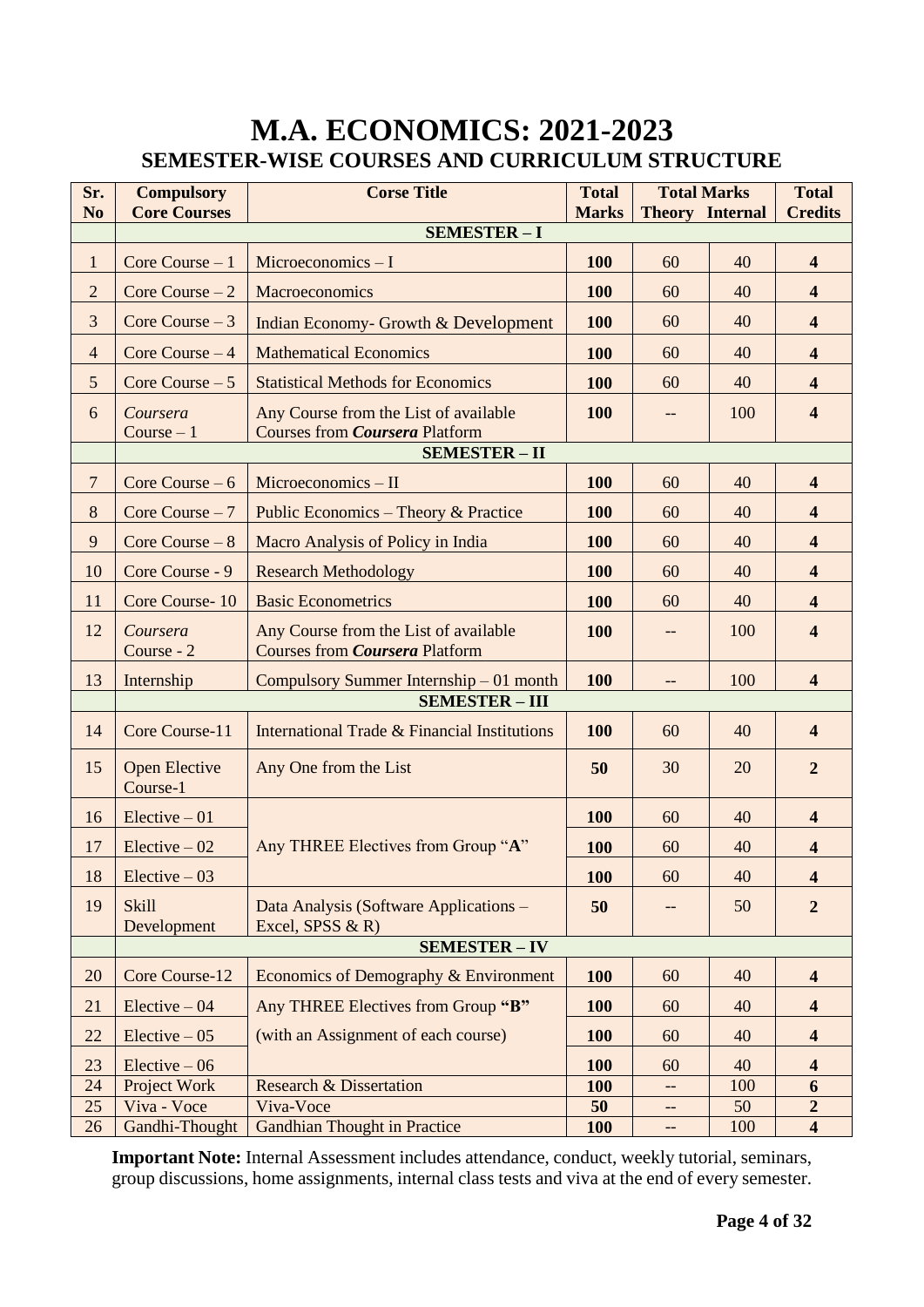### **DETAILED SYLLABUS Microeconomic Analysis - I: Core course Credits – 04; Marks - 100**

### **Course Outline**

This course introduces students with foundations of economic analysis involved in modern microeconomics. This course includes behavioural aspects of economic decision making. This course will enable the student to develop a sound understanding of the core concepts microeconomic analysis.

### **Learning Outcomes**

To know the basic principle, theories, laws and assumptions involved in economic analysis. To introduce students with the psychological & behavioural aspects of Economics. To introduce students with the theories of consumer behaviour, production & costs. To know the income & expenditure pattern of individual consumers, firms, industries.

**Unit- 1:** Introduction to Economics - as a social, normative and positive discipline of study - Economics, market and economy - scarcity, choice, resources allocation & economic problems; Statics & Dynamics in economics; Deductive & Inductive methods of economics; Behaviour of individual consumers, firms and government in economic decision making of – The roles, identities and goals of various economic agents; Micro and Macro analysis in economics. (**(12 H)**

**Unit- 2:** Demand Analysis; meaning & determinants of demand; Law of demand; basic assumptions; Elasticity of demand; Applications of Elasticity of demand; Cardinal & Ordinal utility approach; Indifference curve; Consumer surplus; Supply Analysis: Law of supply, Elasticity of supply; Price determination - Demand & Supply Equilibrium; partial equilibrium and general equilibrium. **(12 H)**

**Unit-3 :** Theory of Production - production function, firms' behavior; short run production decisions and long run production decisions; Isoquants – properties & producer equilibrium; Technical progress & production function; Cobb - Douglas production function and CES production Function. **(8 H)**

**Unit- 4 :** Theory of Costs : Cost concepts; behaviour of costs in short run and long run; Traditional theory of cost -Envelop curve; Modern theory of cost – L shaped curve. **(8 H)**

**Unit- 5 (Hours 04):** Asymmetric Information: Risk and uncertainty; Adverse Selection and Moral Hazard; Recent developments in demand theory - Hicksian revised theory; Neuman Morgenstern method; Friedman – Savage hypothesis; Risk & Uncertainty. **(4 H)**

**Unit- 6 :** Game Theory: Two person zero-sum game; Game theory – Cooperative & Noncooperative models; Nash equilibrium. **(4 H)**

### **Suggested Readings:**

- 1. Ahuja H.L. (2019), Principles of Microeconomic, S. Chand & Co. New Delhi.
- 2. Dwivedi D.N. (2019), Microeconomics Theory & Applications, Vikas Publishing House Pvt. Ltd., Noida (UP).
- 3. Robert Pindyck & Danial Rubinfeld (2020), Microeconomics, Pearson India Education Services Pvt. Ltd., Noida (UP)
- 4. Koutsoyiannis K. (2013), Modern Microeconomics (International Edition), Macmillan Press Ltd., London (UK).
- 5. Karl E. Case & Ray C. Fair (2016), Principles of Economics, Pearson India Education Services Pvt. Ltd.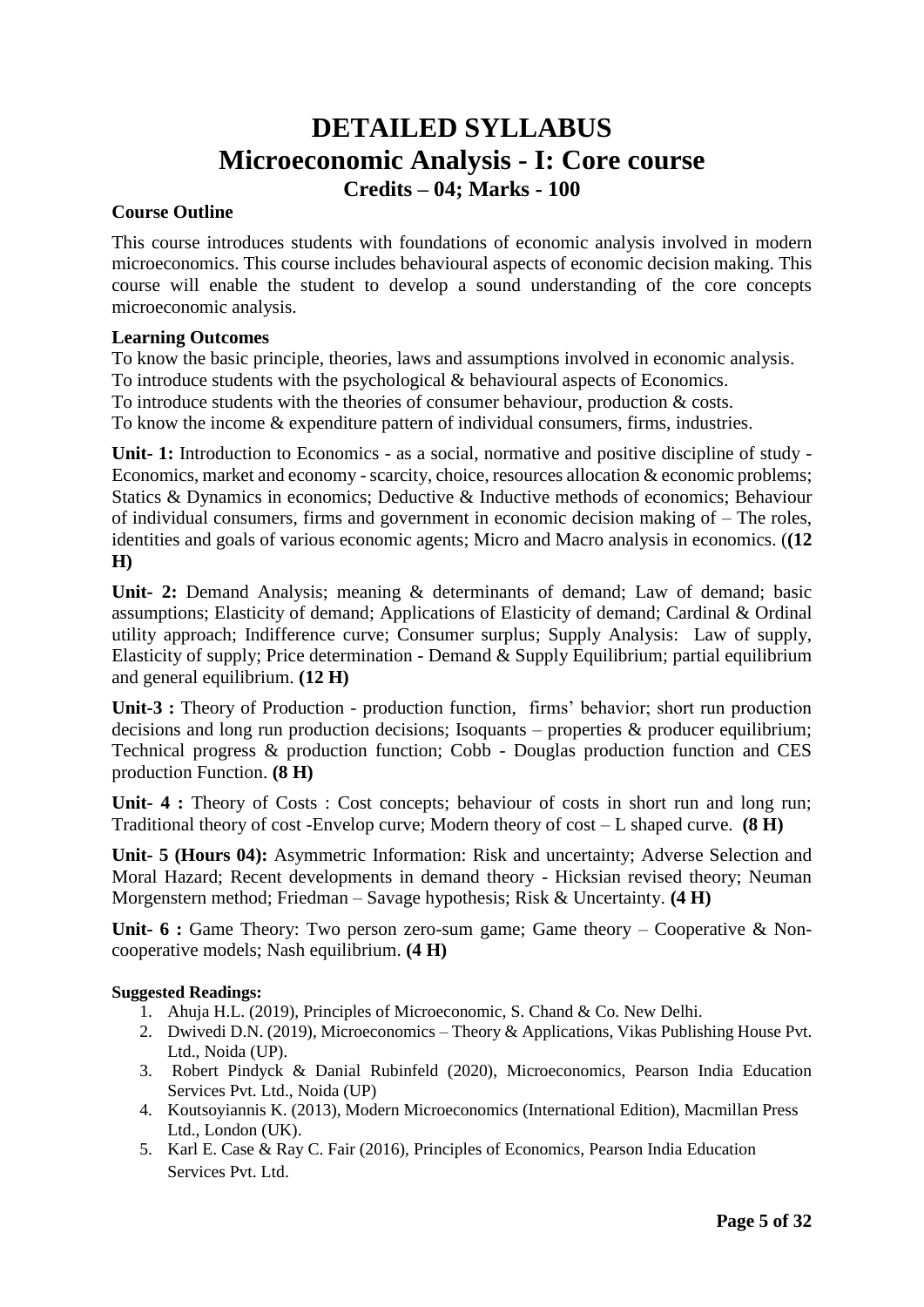### **Microeconomic Analysis - II: Core course Credits – 04; Marks - 100**

### **Course Outline**

This course introduces students with Market Structure, Price determination under perfect & imperfect competition in the Market. This course includes theories of income distribution to the factors of production in input market. This course also covers theories of General Equilibrium, Market Failure & Welfare Economics. This course will enable the student to understand the concepts of Game theory in microeconomic analysis.

### **Learning Outcomes**

To explore the theories of price determination under perfect  $\&$  imperfect market structure.

To know theories of income distribution to input factors in production process.

To introduce students with the concepts of General Equilibrium.

To introduce the student with the theories of Welfare Economics and Market failures.

**Unit- 1 :** Price and Output Determination under various markets; Perfect Competition; Market failure; Imperfect Competition - Monopoly - sources of power Price discrimination - first, second and third degree, tax incidence; Monopsony & Bilateral Monopoly; Monopolistic competition – Chamberlin's approach; Product differentiation  $\&$  selling cost; Oligopoly – Collusive & non- Collusive; Price leadership; Dominant firm; Barometric firm; Concepts of cartels; Cournot's model; Stackelberg model, Bertrand Model; Kinked demand curve. (**15 H).**

**Unit-2 : Alternative Theories of Firm:** Williamson's model of Managerial discretion; Hall & Hitch report & Full cost pricing principle; Limit pricing principle; Boumol's Sales maximization Hypothesis. (**8 H)**

**Unit- 3:** Theories of Distribution: Marginal productivity theory; Euler's Theorem – product exhaustion theorem; Technical Progress and factor share; Macro theories of distribution – Ricardo, Marx, Kalecki & Kaldor. (**7 H)**

**Unit- 4 :** General Equilibrium: Absolute versus relative prices, perfectly competitive price and general equilibrium models – with and without production, uniqueness and determinacy. (**7 H)**

**Unit- 5:** Welfare Economics: Efficiency and fairness of Market wage; Arrow-Debreu economy; welfare theorems; existence of Walrasian equilibrium; fixed-point theorem, core and core convergence; general equilibrium with time and uncertainty; Jensen's Inequality; social welfare function; transfer efficiency; Efficiency Criteria: Pareto-Optimality; Edge worth box, Pareto improvement and efficiency; Walrasian equilibrium, money in general equilibrium, Wealth Maximization; Kaldor-Hicks-Samuelson criterion; Rawl's theory of social justice. **(11 H)**

### **Suggested Readings:**

- 1. Ahuja H.L. (2016), Advanced Microeconomic Analysis, S. Chand & Co. New Delhi.
- 2. Dwivedi D.N. (2019), Microeconomics Theory & Applications, Vikas Publishing House Pvt. Ltd., Noida (UP).
- 3. Robert Pindyck & Danial Rubinfeld (2020), Microeconomics, Pearson India Education Services Pvt. Ltd., Noida (UP)
- 4. Koutsoyiannis K. (2013), Modern Microeconomics (International Edition), Macmillan Press Ltd., London (UK).
- 5. Samuelson Paul A. & Nordhaus W.D. (2014) Economics, McGraw Hill Education (India) Pvt. Ltd., New Delhi.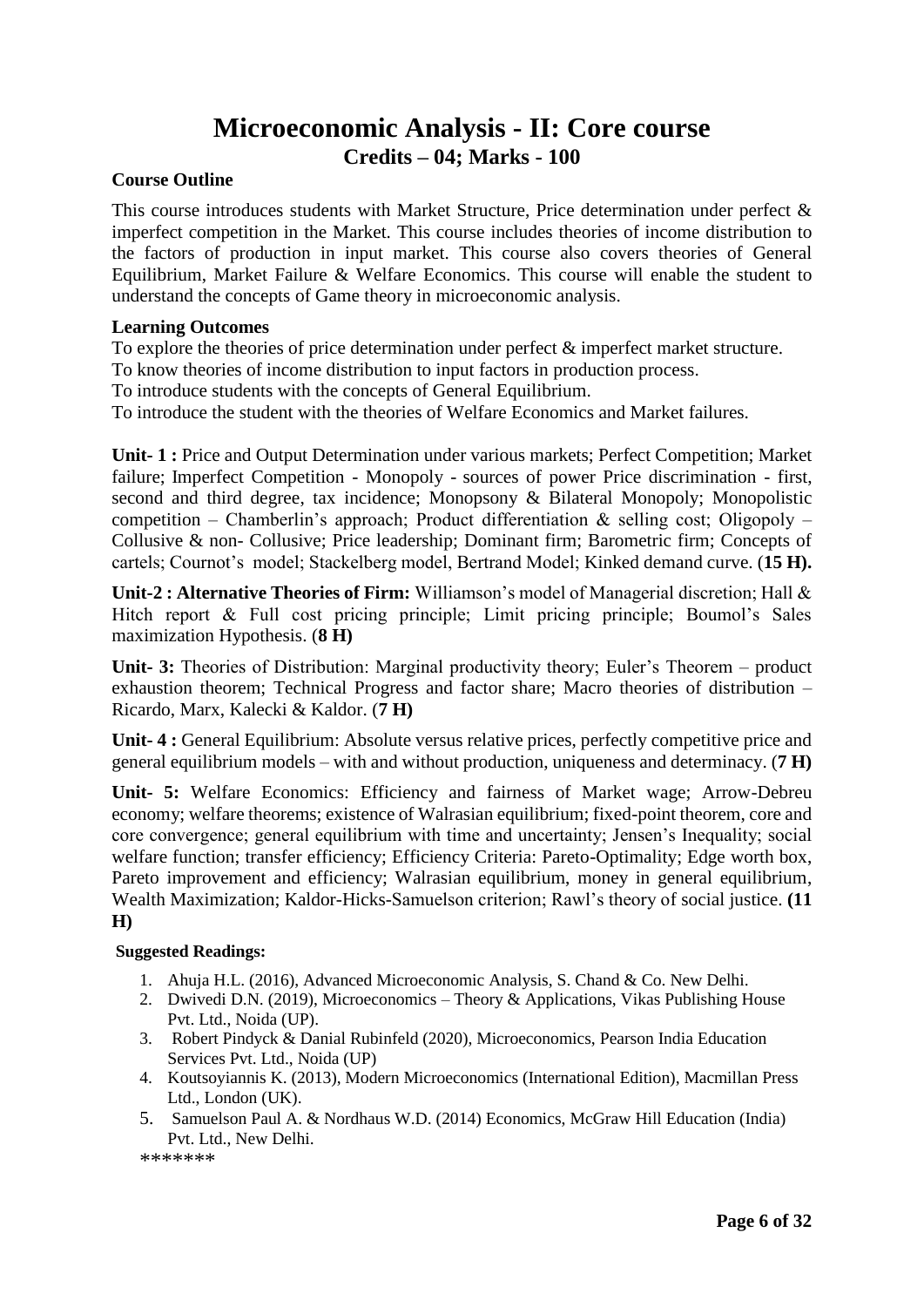### **Macroeconomic Analysis: Core Course Credits – 04; Marks - 100**

#### **Course Objectives**

The objective of the course is to familiarize the students with the theories, concepts and issues in macroeconomics. This course covers National income accounting, classical  $\&$  Keynesian theories of aggregate income, aggregate consumption, employment, investment, inflation etc. This course also covers the theories of Business cycles and rational expectations in Macroeconomics.

#### **Learning Outcomes**

To learn the concepts of national income, measurement of national income and circular flow in the economy.

To know the causes of fluctuations/changes in aggregate output, aggregate consumption, investment, inflation and employment levels in an economy.

To know how effective government policies in stabilizing are the economy and generating steady growth in the economy.

**Unit– 1 :** Introduction to macroeconomics( importance, scope, limitations and macroeconomic issues), Various Concepts of National Income, Importance of National Income; measurement of national income and Its barriers; methodology of estimation of national income in India; GDP deflator, consumer and producer price index; Circular flow of national income; Balance of Payments. (10 H)

**Unit- 2 :** Consumption function: average and marginal propensity to consume, consumption hypothesis; permanent income hypothesis, relative income hypothesis, life cycle hypothesis. Investment Function: Inducement to invest – Marginal efficiency of investment and Marginal efficiency of capital criterion; the accelerator and investment behaviour; Jorgenson's Model. (8 H)

**Unit– 3 :** Demand for Money: Classical Approach to Demand for Money – Fisher and Cambridge; Keynesian approach - Liquidity Preference Theory: Transaction, Precautionary and Speculative Demand for Money; Milton Friedman's Approach – Wealth theory; Portfolio balance Approach – Baumol and Tobin. (8 H)

**Unit- 4** Determination of Income and Employment; Classical macroeconomics; Say's law, equilibrium output and employment, New classical models of output determination; Keynesian Approach – Role of Aggregate Demand; Keynes model of income determination(5 H)

**Unit- 5 :** Neo–classical and Keynesian Synthesis: The IS–LM model; Extension of IS–LM model with government sector, labour market and flexible prices, Relative effectiveness of monetary and fiscal policies. (8 H)

**Unit – 6 :** Theory of Inflation: Classical, Keynesian and Monetarist approaches; Structuralist theory of inflation; Philips curve analysis – Short run and long run Philips curve; Natural Rate of Unemployment hypothesis; Tobin's modified Philips curve; Adaptive expectations and rational expectations; Policies to control inflation. (7 H)

**Unit – 7:** Business Cycles: Theories of Schumpeter, Kaldor, Samuelson, Hicks and Goodwin's model; Control of business cycles; Rational Expectation Hypothesis. (4 H)

### **Suggested Readings:**

- 1. Branson, W. (2013). Macroeconomics: Theory and policy, 3rd ed, East West Press.
- 2. Froyen R.T. (2019), Macroeconomics Theories and Policies, Pearson India Education Services Pvt. Ltd., New Delhi.
- 3. Mankiw, N. G. (7<sup>th</sup> Ed.2013), Macroeconomics, Worth Publishers, New York.
- 4. Blanchard, O. (2018). Macroeconomics, 7th ed. Pearson India Education Services Pvt. Ltd., New Delhi.

5. Dornbusch, R. & Fischer S. (2018). Macroeconomics, 12th ed. McGraw-Hill. \*\*\*\*\*\*\*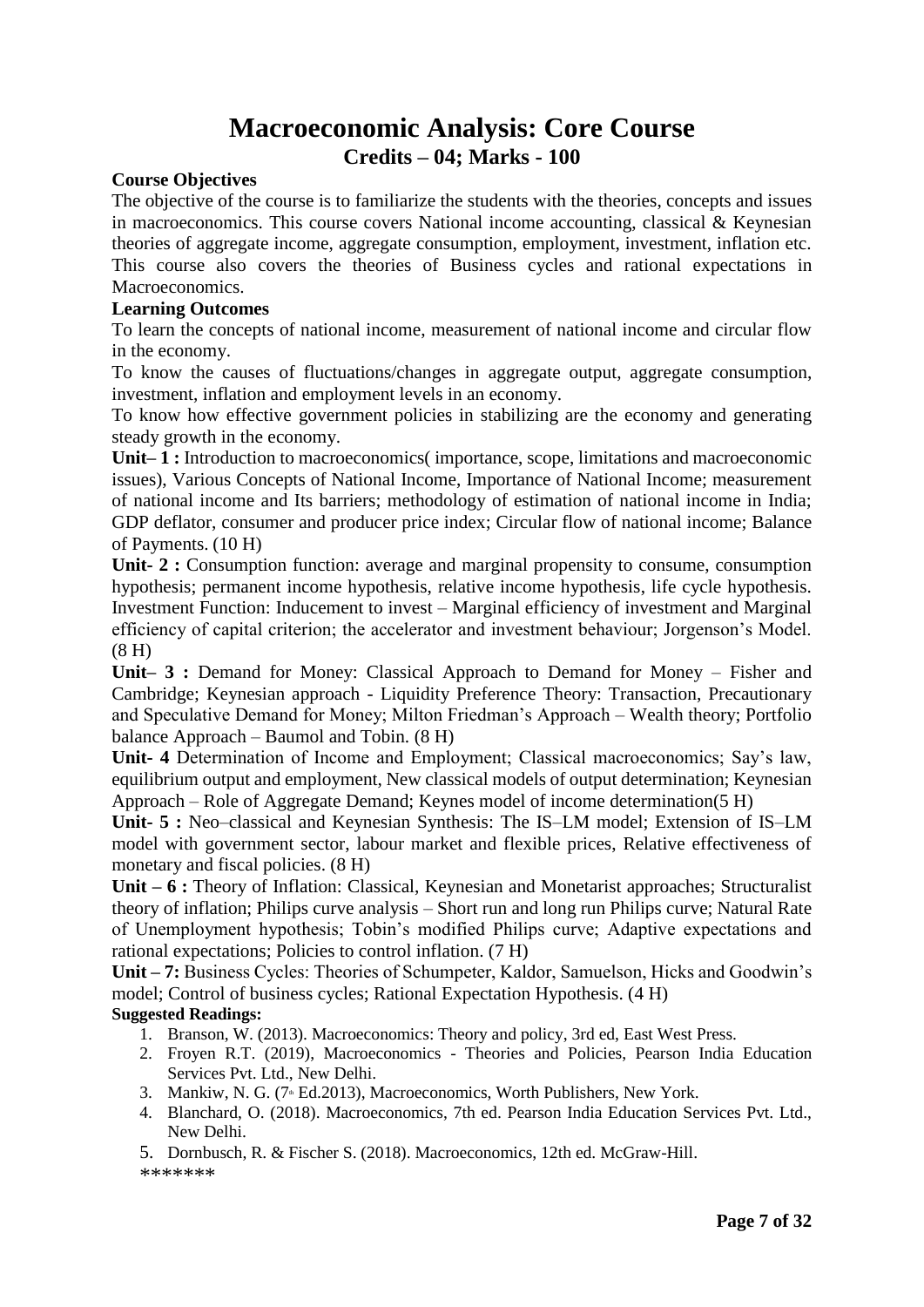### **Indian Economy – Growth & Development Core Course – Credits – 04; Marks - 100**

#### **Course Objective**

This course aims to introduce students with the concepts & theories of economic growth and development and their implications on Indian Economy. This course covers Models of Economic Growth; Indicators of Economic Development. This course aims to familiarise students with the policies, status, pattern, structure, performance, problems & challenges in Industrial and Services sector. This course covers the development policies adopted by Indian economy and status of growth and development.

#### **Learning Objectives**

To explore the concepts & theories of economic growth and development.

To know the Models of Economic Growth; Indicators of Economic Development.

To know the policies and their implications on sectoral development of economy in India. To explore the sector-wise growth and their contribution in GDP and employment in the economy.

#### **Course Outline**

**Unit- 1:** Economic Growth, Development and Underdevelopment - characteristics; Theories of Economic Development: Adam Smith, Ricardo, Marx, Schumpeter, Rostow, Balanced & Unbalanced growth, Big Push approach. (10 H)

**Unit- 2:** Models of Economic Growth and Indian Economy: Harrod-Domar, Solow, Robinson, Kaldor; Technical progress – Disembodied & embodied; endogenous growth.  $(10 H)$ 

**Unit- 3:** Growth of Industrial Sector – Policies; Status, Pattern, Structure, Performance, Problems & Challenges. (6 H)

**Unit- 4:** Growth of Services Sector – Policies, Status, Pattern, Structure, Performance, Problems & Challenges. (7 H)

**Unit- 5:** Rural Development – Issues, Challenges & Policy Responses; Urban Development – Issues, Challenges and Policy Responses. (7)

**Unit-6:** Infrastructure Development: Physical and Social; Public-Private Partnerships; Reforms in Land, Labour and Capital Markets. (5)

**Unit– 7 :** Indicators of Economic Development: Evaluation of Indicators; Happiness Index; PQLI, HDI, SDGs; MDGs; HPI; MDPI; Social Sector Development: Health, Education, Gender. (5 H)

#### **Suggested Readings:**

- 1. Basu, Kaushik India's Emerging Economy: Performance and Prospects in the 1990s and Beyond, The MIT Press, 2004
- 2. Das, S.; Ghate, C. and Robertson, P. (2015): Remoteness, urbanization and India's unbalanced growth, World Development.
- 3. Mishra & Puri (2015), Indian Economy, Himalaya Publishing House, Mumbai.
- 4. Gaurav Datta &Ashwini Mahajan (2015), Datt & Sundaram Indian Economy, S. Chand and Co. Ltd., New Delhi.
- 5. Jalan, B. (ed.), The Indian Economy: Problems and Prospects, Penguin Books, 1992
- 6. Krueger A., Economic Policy Reforms and the Indian Economy, Oxford University Press, 2003
- 7. India Development Report, Oxford University Press,
- 8. Kapila, U. (ed.), Indian Economy since Independence, Academic Foundation.
- 9. Kaushik Basu and A. Maertens (ed.), The New Oxford Companion to Economics in India, Oxford University Press, 2013.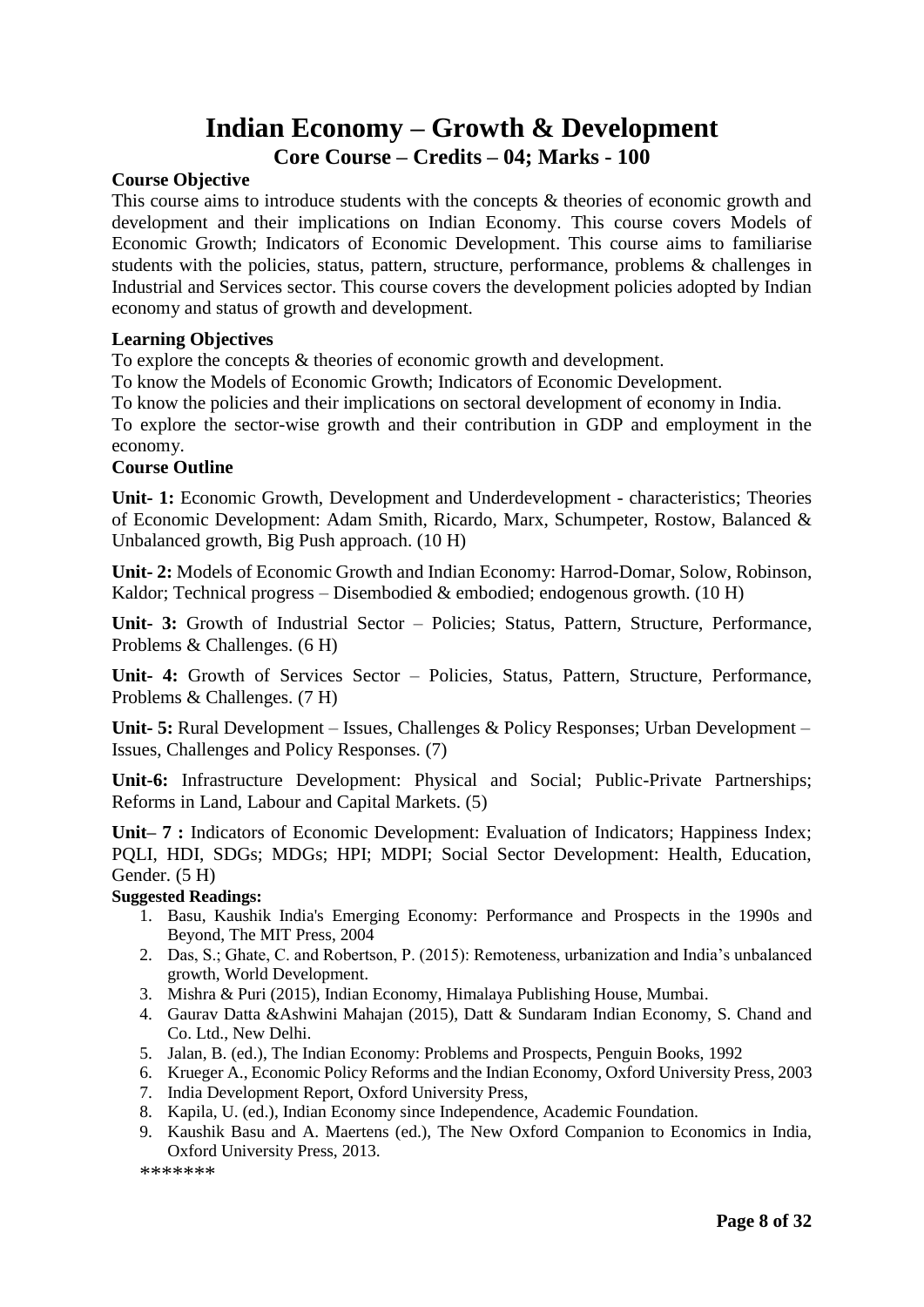### **Macro Analysis of Policy in India: Core Course Credits- 04; Marks - 100**

#### **Course Objectives**

This course covers the Macro Analysis of Public Policies adopted by Indian economy and structural Transformation of Indian Economy and problems, challenges and prospects in the process of economic development in the light of globalisation and liberalization.

#### **Learning Objectives**

To analyse the problem of steady economic growth and employment in Indian economy. To describe the problems, challenges and prospects in the process of economic development in the light of globalisation and liberalization.

**Unit- 1:** Planning and Development in India (1950-1990): Industry as Prime Moving Factor; Nationalisation and Public Sector Undertakings – corruption & poor performance; Status of Economic Growth – a comparison with American Economy.

**Unit- 2:** Globalisation and Development (1991-2020): Services as Prime Moving Factor; GATT; WTO; Economic Liberalisation, Privatisation & Contract system in services & employment; Outsourcing; Economic Reforms; Government Interference in Market; Unproductive Economic Growth – Growth of money circulation  $\&$  inflation; Uneven Distribution among input factors.

**Unit- 3:** Transformation of Indian Economy: Structural Transformation; Social Transformation – Migration, Displacement, Instability, Insecurity; Consumerism & Possessiveness; Political Transformation – from rural to urban; Issues in Urban Development; Anti-economics in Development; Objectives of Economic Policies – Growth or Development

– Deviations from the very Objectives; Economic Objectives cannot supersede the National/Social Objectives; Development goals: Stability, Equity, Fulfilment & Prosperity.(12 H)

**Unit- 4:** Poverty and Inequality: Estimation of Poverty in India – methods, poverty line and BPL Ratio; Reports of Suresh Tendulkar Committee & C. Rangarajan Committee; Poverty estimation and plan of alleviation by NITI Aayog; Absolute Chronic Poverty - the reality of Poverty in India; Status of Inequality and Methodology of determination of Economic Inequality; Long-term impact of Poverty and Inequality on Human Development and Productivity.

**Unit- 5:** Employment Policy in India; Status of Employment Generation; Labour Force Participation Rate; Working Force Participation Ratio; Methods of Estimation of Employment; Types of Employment and Unemployment; Persistency of Unemployment Problem in India; Idle youth – Demographic liability.

#### **Suggested Readings:**

- 1. Basu, Kaushik India's Emerging Economy: Performance and Prospects in the 1990s and Beyond, The MIT Press, 2004
- 2. Das, S.; Ghate, C. and Robertson, P. (2015): Remoteness, urbanization and India's unbalanced growth, World Development.
- 3. Mishra & Puri (2015), Indian Economy, Himalaya Publishing House, Mumbai.
- 4. Gaurav Datta &Ashwini Mahajan (2015), Datt & Sundaram Indian Economy, S. Chand.
- 5. Jalan, B. (ed.), The Indian Economy: Problems and Prospects, Penguin Books, 1992
- 6. Krueger A., Economic Policy Reforms and the Indian Economy, Oxford University Press, 2003
- 7. Kapila, U. (ed.), Indian Economy since Independence, Academic Foundation.
- 8. Kaushik Basu and A. Maertens (ed.), The New Oxford Companion to Economics in India, Oxford University Press, 2013.

9. Banerjee, A. & Mookerjee, D. (eds.) (2006). Understanding poverty. Oxford University Press. \*\*\*\*\*\*\*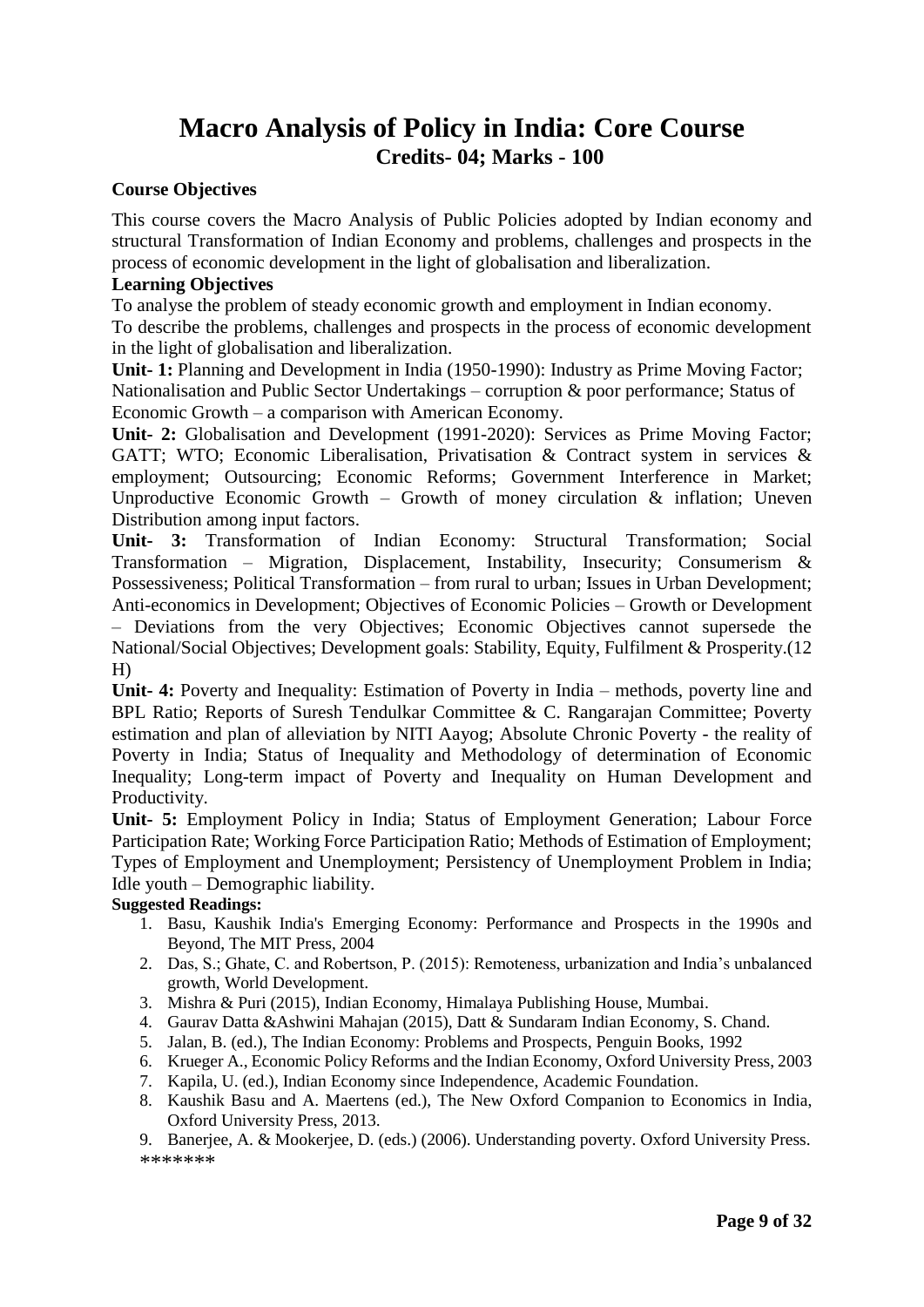### **Public Economics – Theory & Practice Core Course - Credits-04; Marks - 100**

### **Course Objective**

The objective of the course is to provide the students with a thorough knowledge and understanding of the economic functions of government in an economy. This course also introduces students with the role of government in the case of markets failures and negative externalities generated by market system.

### **Learning Objective**

To know the economic functions of government in an economy regarding management of income and expenditure and also in implementation of yearly budgets.

To explore the role of government in the case of markets failures and negative externalities generated by market system.

**Unit – 1:** Introduction to Public Finance; Market Failure; Reasons for market failure – market imperfections; Role of Government; Public Goods; Theory of Public Good and Public Choice; Public goods and externalities, merit goods, Samuelson theory, free rider problem; Lindahl solution, Coasian theory, theory of clubs, median voter theorem;, Regulation of Market – Collusion and Consumers' Welfare; Consumer Protection Act, 1986. (15 H)

**Unit- 2 :** Public Revenue: Theory of Taxation and Tax Reforms; taxation and savings, risktaking and wealth; general equilibrium (Herberger); models of tax incidence; theory of optimal taxation, recent developments in theory of taxation, Taxation in a Federal system: assignment issues, vertical and horizontal imbalances and externalities; evolution of tax structures; Direct & Indirect Taxes, Progressive and non-Progressive Taxation, Incidence and Effects of Taxation; Tax structure in India; tax evasion and avoidance; designing of modern tax system; reforms in direct taxes; reform in indirect taxes: the GST; taxation of property; Laffer curve analysis.(10 H)

**Unit-3:** Public Expenditure: Determining optimal size of government, financing of public expenditure: debt versus tax financing, impact of public expenditure on the level and composition of output, fiscal federalism: central and sub-national expenditures, Impact of government expenditure on output and employment, designing optimal government expenditure policy: issues of size and composition, designing subsidy policy: health and education expenditure policy in India; Fiscal Deficit and its impact; Development Schemes and their impact on development. (10 H)

**Unit- 4 :** Public Debt and its management; Public Budget and Budget Multiplier. (5 H)

**Unit– 5 :** Fiscal Policy and its implications; Centre-State Financial Relations Economic

Federalism; Revenue Distribution; Role of Finance Commission; FRBM. (10 H)

**Unit – 6 :** Home Assignment on Economic Surveys and Annual Budgets of India.

### **Suggested Readings:**

- 1. Singh S.K. (), Public Finance Theory & Practice, S. Chand & Co. Pvt. Ltd., New Delhi.
- 2. Bhatia H.L. (2018), Public Finance, Vikas Publishing House, New Delhi.
- 3. Musgrave R.A. & Musgrave P.B. (2017), Public Finance Theory & Practice, McGraw Hill Education (India) Pvt. Ltd., Chennai.
- 4. Hindriks, J., Myles, G. (2013). Intermediate public economics, 2nd ed. MIT Press.
- 5. Rao, M., Kumar, S. (2017). Envisioning tax policy for accelerated development in India. Working Paper No. 190, National Institute of Public Finance and Policy.
- 6. H. Rosen, T. Gayer: Public Finance, 9th ed., McGraw-Hill/Irwin, 2009.

7. Govinda Rao M. and T. K. Sen, Fiscal Federalism in India: Theory and Practice, 1996. \*\*\*\*\*\*\*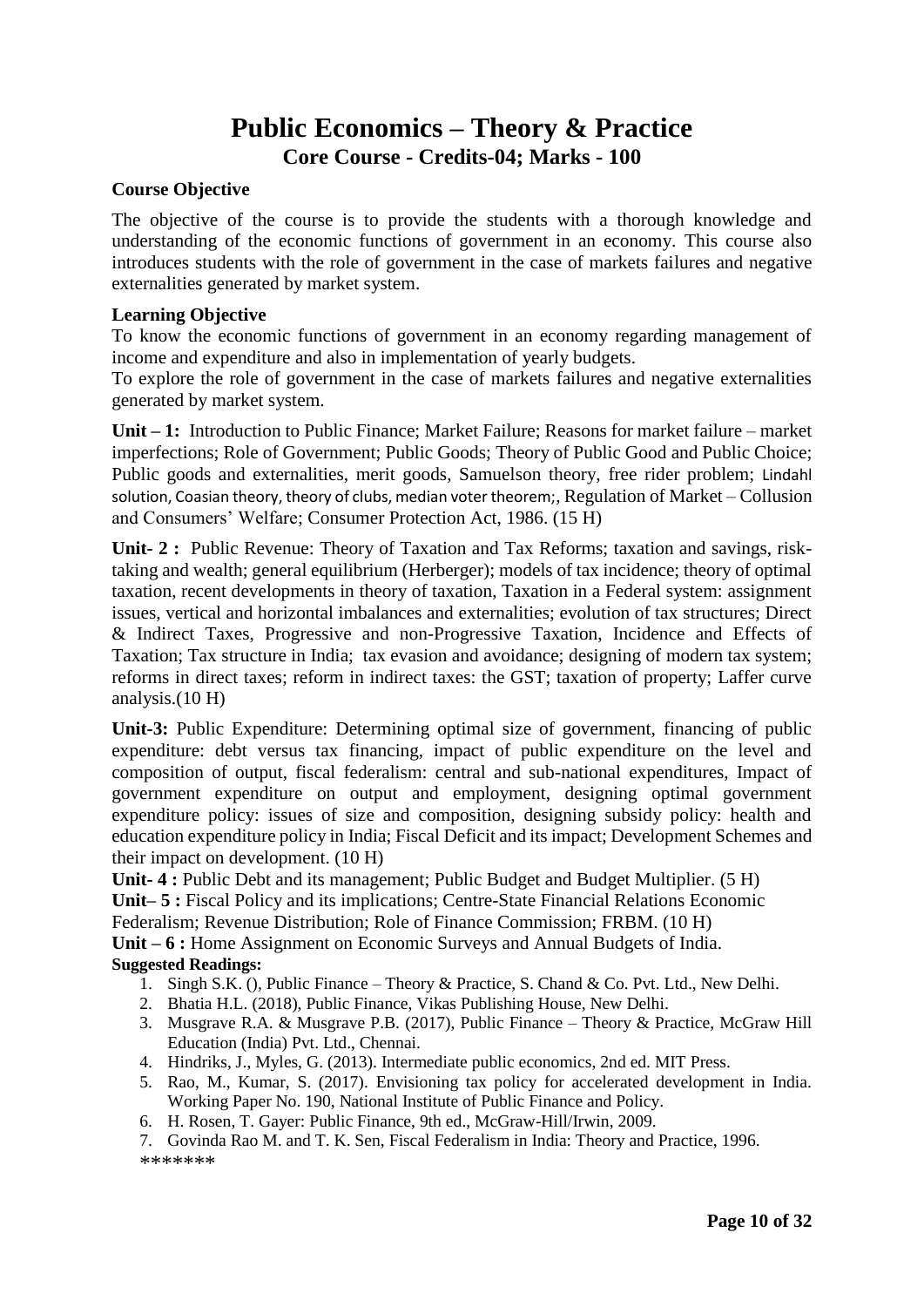### **Statistical Methods for Economics: Core Course Credit – 04; Marks - 100**

### **Course Objective**

This course introduces students with basis statistical concepts of measures of central tendency, correlation & regression between variables, sampling theory and sampling techniques and probability distribution and estimation.

### **Learning Objectives**

To explore the basic statistical concepts of measures of central tendency, correlation & regression between variables, sampling theory and sampling techniques and probability distribution and estimation.

### **Units:**

- 1. Measures of Central Tendency and Dispersion (8 H)
- 2. Correlation and Regression. (8 H).
- 3. Sampling Methods and Sampling distributions: Simple random sampling: with and without replacement, stratified random sampling, probability and non-probability sampling, statistic and sample moments, sampling distributions; determinants of sample size  $(7 H)$
- 4. Probability Theory: Concepts; conditional probability and Bayes' theorem; Random variables –discrete and continuous, Density and distribution functions, law of large numbers and Central Limit theorem. Probability Distributions- Discrete versus continuous distribution, uniform, binomial, negative binomial, Poisson, exponential, normal. (10 H).
- 5. Estimation and Hypothesis Testing: Concepts of population of estimator and its sampling distribution; properties of good estimator; Formulation of statistical hypothesis – Null & Alternative hypothesis; type-I and type-II error; power of a test, Tests of goodness of fit; Hypothesis testing - t, Z, Chi-square and F- tests. (10 H)
- 6. Index Numbers. (5 H)

### **Suggested Readings:**

- 1. Devore, J. (2012). Probability and statistics for engineers, 8th ed. Cengage Learning.
- **2.** Gupta S. P. (2017), Elementary Statistical Methods, Sultan Chand & Sons, New Delhi.
- **3.** Pillai R.S.N. & Bagavathi (2018), Statistics Theory & Practice, S. Chand & Co. Ltd. New Delhi.
- **4.** Richard J. Larsen and Morris L. Marx, An Introduction to Mathematical Statistics Prentice Hall (2011) .
- **5.** Miller, I., Miller, M. (2017). J. Freund's mathematical statistics with applications, 8th ed. Pearson.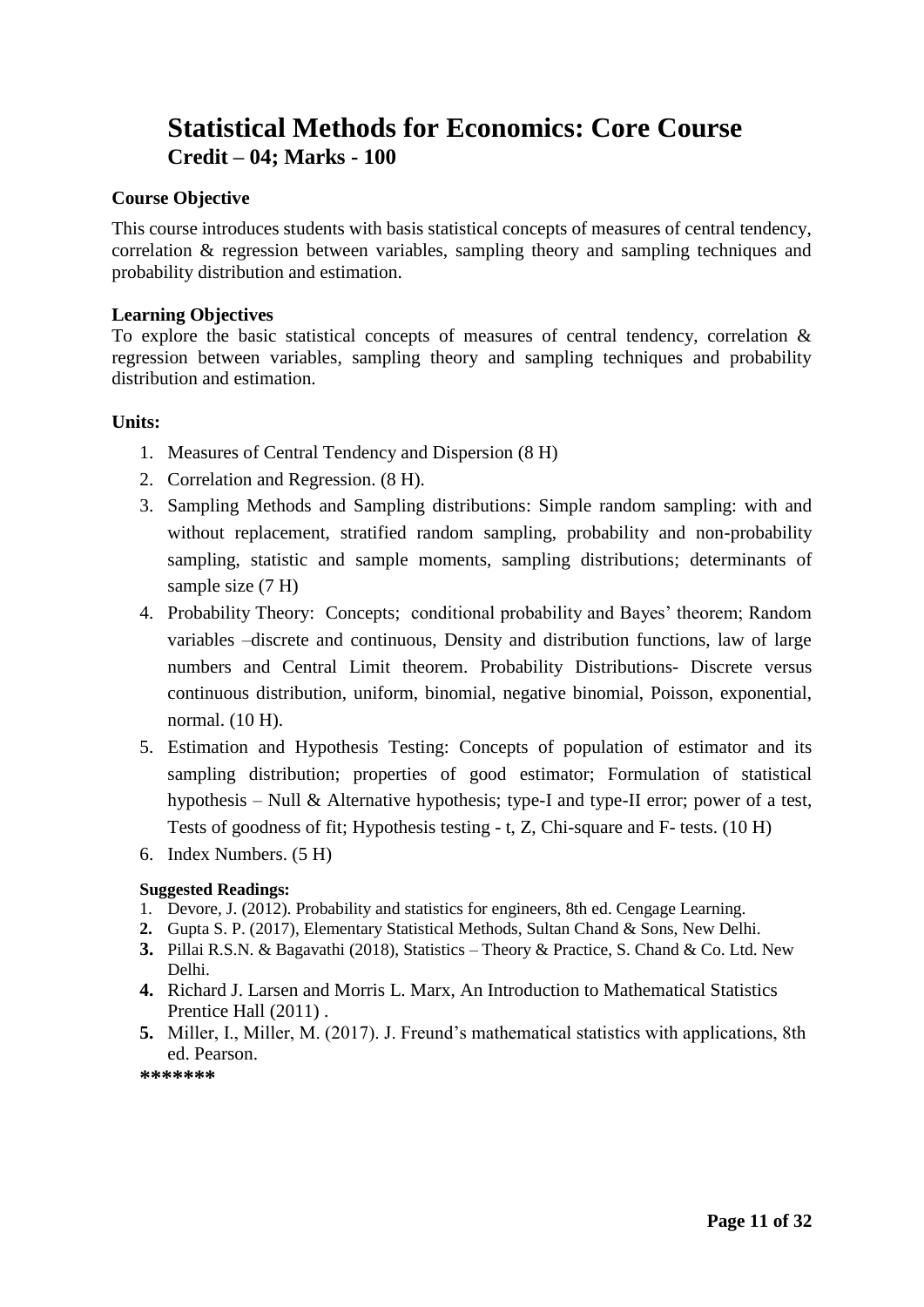### **Mathematical Economics: Core Course Credit – 04; Marks - 100**

### **Course Objective**

This course will create mathematical awareness regarding economic phenomena among students.

This course will provide with a simple and rigorous introduction to various mathematical techniques used in economics analysis.

This course introduces students with the skills of economic analysis with mathematical tools.

### **Learning Objectives**

To create mathematical awareness regarding economic phenomena among students.

To provide with a simple and rigorous introduction to various mathematical techniques for economics analysis.

To explore the skills of economic analysis with mathematical tools. **Units**

- 1. **Elementary Algebra:** Introduction, Sets, equations, Limits, functions and continuity, sequence, series; (5 H)
- 2. **Linear Algebra:** Vectors, matrices, Types of Matrix; Determinants; inverse, simultaneous linear equations, Cramer's rule ; input-output model; Hawkin - Simon condition; Applications of Matrices. (8 H)
- 3. **Differential Calculus and its applications** Meaning, Introduction to Functions and Real Analysis; Rules of Differentiation; partial and total Derivatives; Maxima & Minima. (7 H)
- 4. **Integration and its applications**  Meaning, basic rules of integration, cost function, consumer's surplus, producer's surplus. (7 H)
- 5. **Theory of consumer behaviour:** Cardinal Utility Approach; Ordinal Utility Approach; Maximization of Utility; Elasticity of Demand. (7 H)
- 6. **Theory of firm's behaviour:** Production function; Profit maximization; Market equilibrium; Homogeneous production function; Cob-Douglas Production Function; Euler's theorem; C.E.S. Production Function. (10 H)
- 7. **Static Optimization and Applications**: constrained optimization. (4 H)

### **Suggested Readings:**

- 1. Chiang, A. C. (2005), Fundamental Methods of Mathematical Economics, McGraw-Hill.
- 2. Sydsaeter, K., Hammond, P. (2002). Mathematics for economic analysis. Pearson Educational.
- 3. Sharma S.K. & Gurmeet Kaur (2015), Business Mathematics, Sultan Chand & Sons (P) Ltd. New Delhi.
- 4. D. Bose (2007), Introduction to Mathematical Economics, Himalaya Publishing House, Mumbai.
- 5. Monga G.S. (), Mathematics and Statistics for Economics, Vikas Publishing House Pvt. Ltd., New Delhi.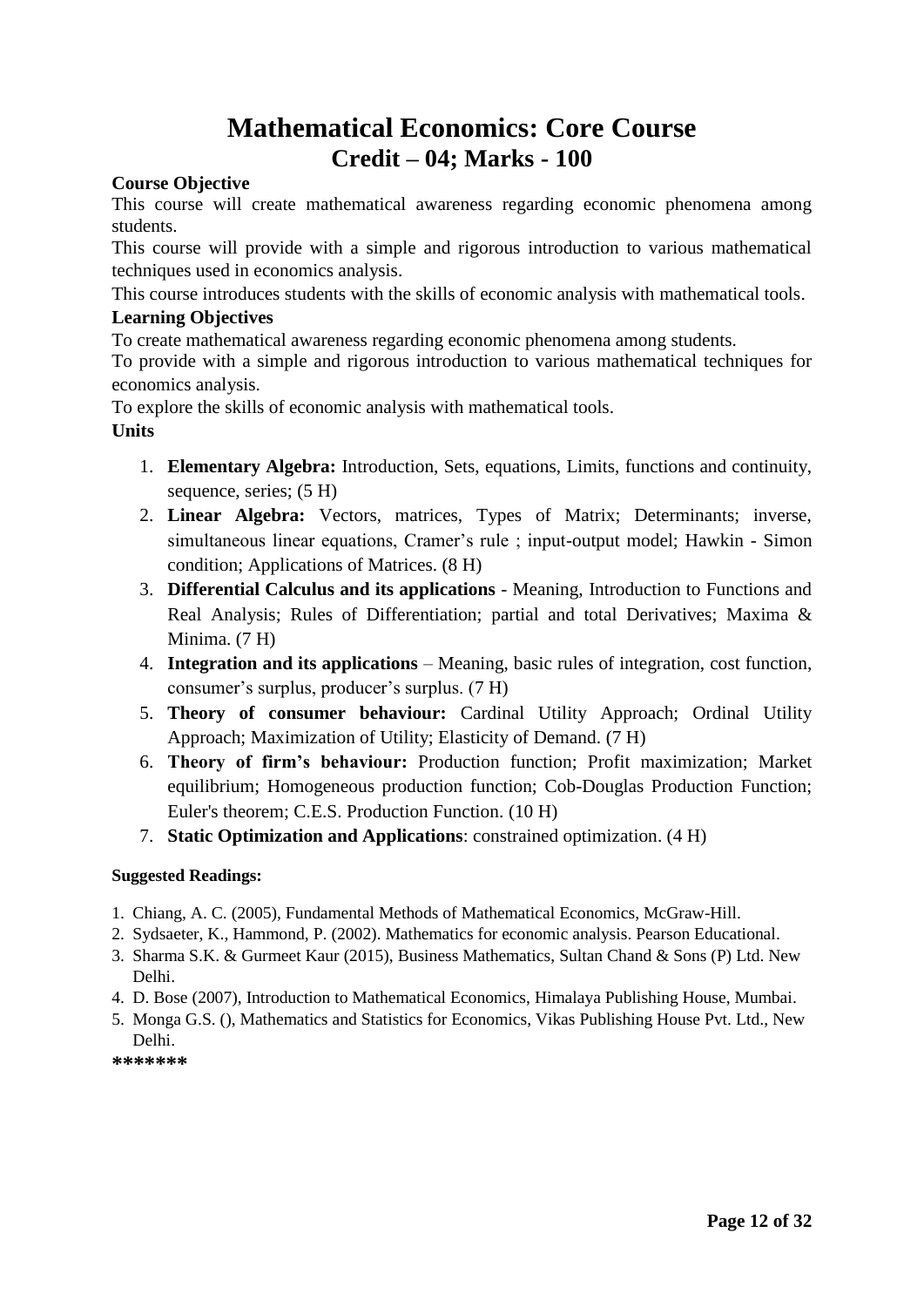### **Basic Econometrics: Core Course Credits – 04; Marks 100**

### **Course Objectives**

This covers basic concepts of econometrics and the econometric techniques commonly used in the empirical analysis of economic relationships and other social sciences. This course introduces students to the econometric methods used to conduct empirical analysis in Economics. The course is designed to provide the students with the basic quantitative techniques needed to undertake applied research projects.

It also provides the base for more advanced optional courses in econometrics

### **Course Learning Outcomes**

Students would acquire theoretical knowledge of statistics and basic econometric techniques used in the empirical analysis of economic relationships. They will undergo hands-on training in the use of software to select random samples, compute numerical counterparts of theoretical results and estimate empirical models for inferences and interpretations.

### **Units:**

- 1. Introduction to various concepts and methods. (5 H).
- 2. Regression Analysis: Simple Regression- Specification of the two variable regression model, Ordinary Least Squares estimation, Assumptions, BLUE property, goodness of fit, ANOVA; Multiple Regression - Motivation, Assumptions and OLS estimation, Interpretation of OLS estimation, Goodness of fit. (12 H)
- 3. Dummy Variables Regression on dummy (qualitative) variables; dummy variable trap, piecewise linear regression model. (5 H)
- 4. Simultaneous Equation Models–Examples, bias & inconsistency of OLS estimators; structural form reduced form model; Identification Problem; recursive and nonrecursive. (8 H)
- 5. Extensions of Linear Models and Non-Linear Estimation Method of maximum likelihood and its properties (including consistency), Consequences, detection and remedial measures of multicollinearity, heteroskedasticity (WLS, MLE), and autocorrelation (GLS), Specification error (omitted variable, inclusion of irrelevant variables, measurement error in dependent and independent variables). (10 H)
- 6. Time Series Analysis and Forecasting staitionarity, unit roots, random walk model; forecasting with auto-regressive integrated moving average (ARIMA) modelling, Box-Jenkins Methodology (8 H).

### **Suggested Readings:**

- 1. Gujarati, D.N. and Porter, D.C. (2016): Basic Econometrics, McGraw-Hill Education India Pvt. Ltd., New Delhi.
- 2. Dougherty, C. (2011). Introduction to econometrics, 4th ed. Oxford University Press.
- 3. Koutsoyiannis K. (2017), Theory of Econometrics, Palgrave, New York (Formerly Macmillan Press Ltd.)
- 4. Wooldridge, Jeffrey (2012), Introductory Econometrics: A Modern Approach, South Western. \*\*\*\*\*\*\*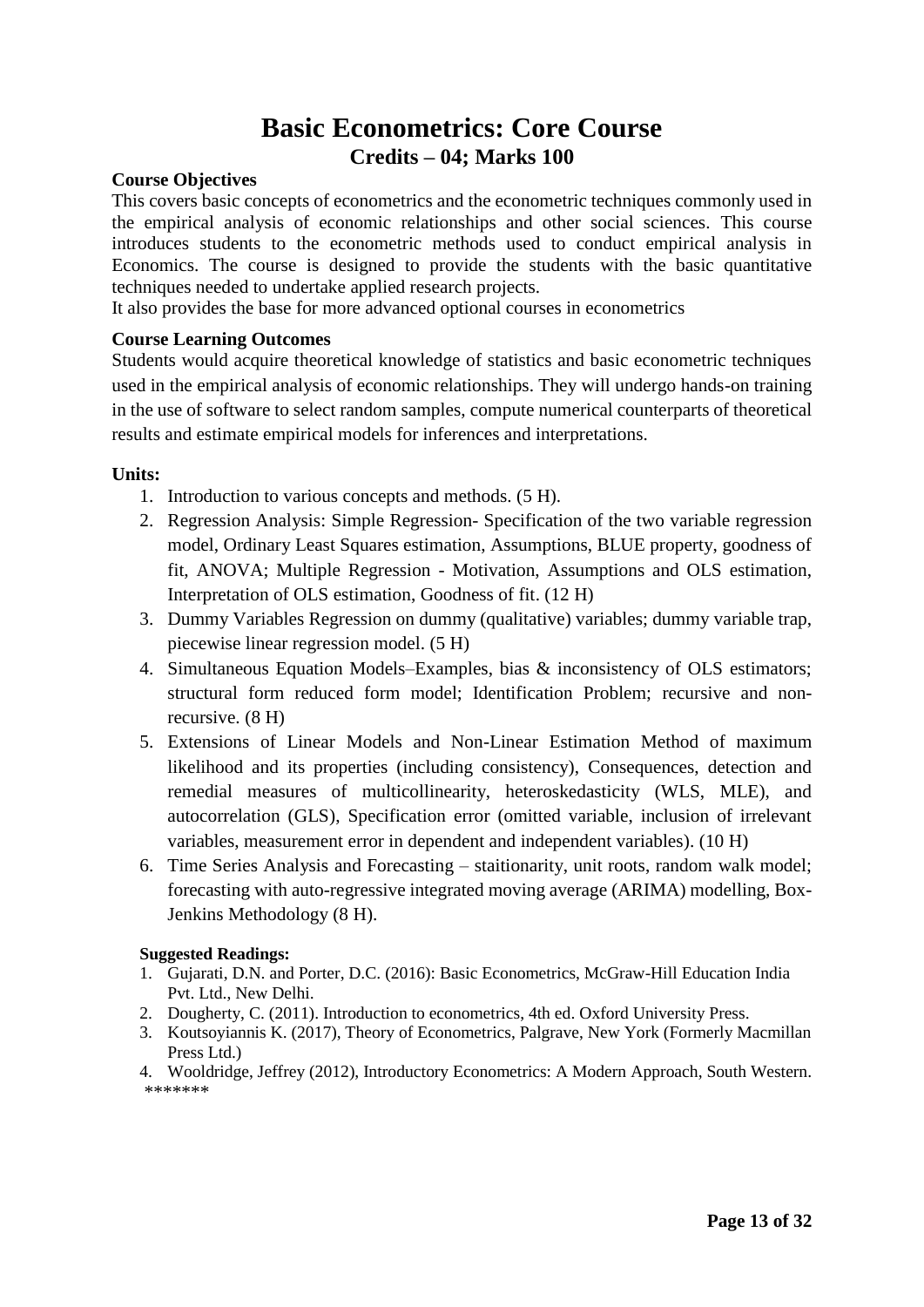### **Research Methodology: Core Course Credit – 4; Marks - 100**

### **Course Objective**

The course begins with the formulation of a research problem and covers the issues concerning the generation of primary sample data. In this regard the designing of a questionnaire, the methods of design of a sample and its size, the modes of data collection from direct interview to online surveys, the appreciation of possible sources of errors, and the cleaning of data.

### **Course Learning Outcomes**

The students will acquire skills to undertake data-based research.

The students will develop competency in executing sample surveys for collection of primary data.

The students will know how to collect data from variety of secondary sources.

The students will explore the skills of Data Analysis and research conclusions.

### **Unit 1 : Introduction**

Meaning of Research; Research in social sciences; Objectives of Research; Process of Research; Types and Significance of Research; Social Research and Scientific Research.

**Concepts & Postulates in Research:** Theory, facts and concepts; Descriptive, analytical, applied, fundamental, quantitative, qualitative, conceptual, empirical, case study and survey method.

### **Unit 2 : Research Problem & Hypothesis**

Identification of Research Problem; Formulation of Research Problem; Criteria of Research Problem, Hypothesis, Meaning and Significance Hypothesis in Research

**Unit 3 Research Design:** Meaning, Characteristics, Types & Significance of Research Design

**Unit 4 : Data in Research:** Qualitative and Quantitative Data, Sources of Data – Primary & Secondary, Data Collection – Sources and Techniques of Primary Data, Time Series Data – Empirical Research

**Data Collection:** Survey Methods Sampling: Types of Sampling; determining an appropriate size of sample, Case Study Method and Focused Group Discussion Method, Observations and Recording.

**Errors in surveys:** Misunderstanding of questions and answers; problem of nonresponse.

### **Unit 5 : Data Analysis and Conclusions**

Processing of data: Cleaning, Organisation, Classification, Codification, Tabulation, Graphical Presentation, Interpretation, Conclusions/Findings, Report Writing; Ethics and scientific integrity: Standards of conduct, privacy in data

### **References**

- 1. W. Lawrence Neuman (2015), Social Research Methods Qualitative and Quantitative, (Pearson India Education Services Pvt. Ltd., New Delhi.
- 2. Bridget Somekh& Cathy Lewin (2012), Theory and Methods in Social Research, Sage Publications India Pvt. Ltd., New Dlhi.
- 3. P. Saravanavel (2006) Research Methodology, Kitab Mahal, Allahabad.
- 4. Kumar, R. (2014). Research methodology: A step by step guide for beginners, 4th ed. Sage Publications.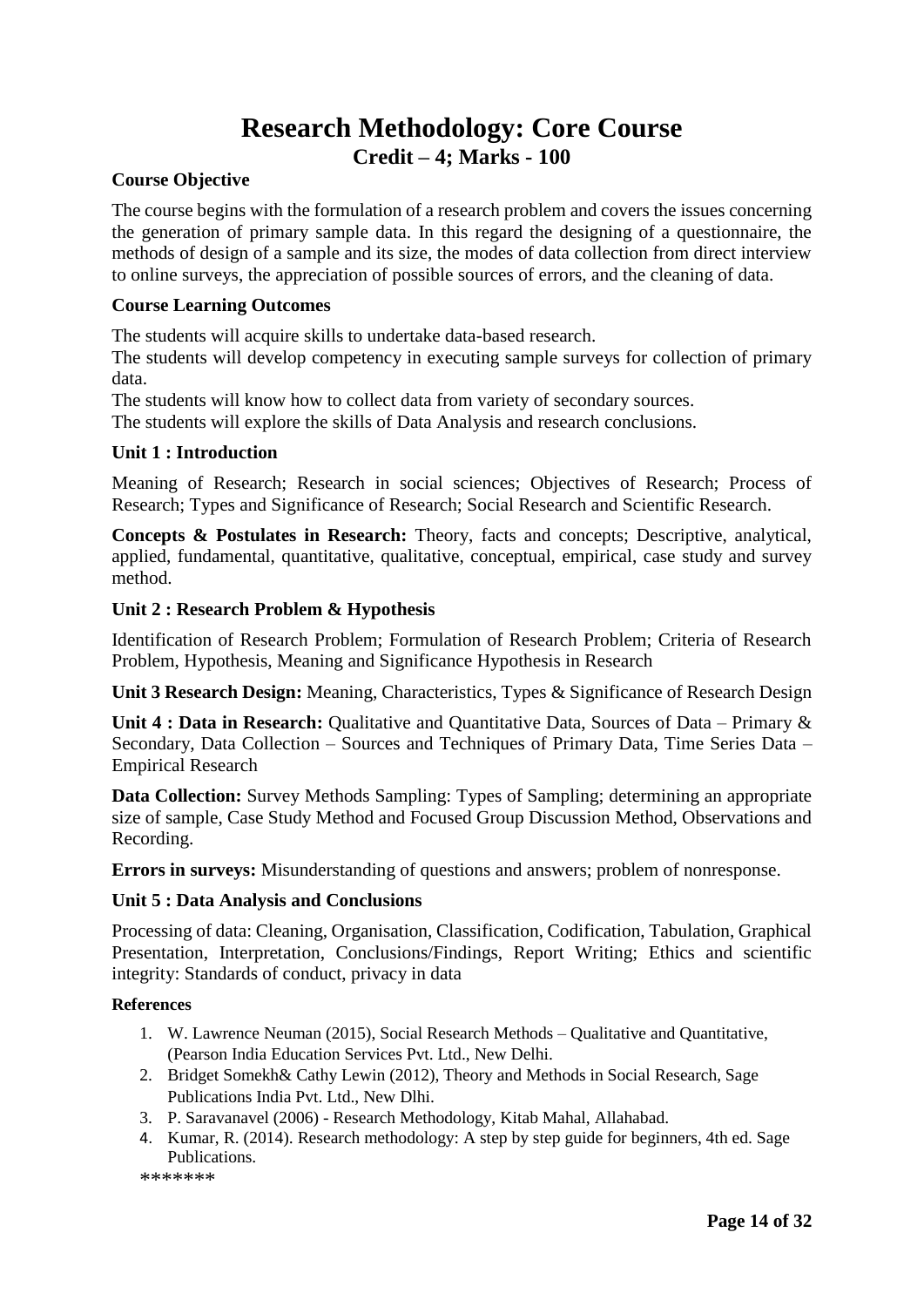### **International Trade and Finance Core Course - Credits – 04; Marks - 100**

### **Course Objectives**

This course is designed to introduce the theory of International Trade along with a background of the Mercantilist Doctrine. This course deals also with the neo classical trade theory as well as alternative explanation of trade and recent explanations in terms of technological lead. The objective of the course is to introduce students to the various international economic institutions like WTO, World Bank, IMF, IFC, OECD and their roles and functions in monitoring international flow of capital, goods and services.

### **Learning Objectives**

To explore the concepts and theories of International Trade and also the functioning of International organisations and Financial Institutions.

### **Course Outline**

- 1. International Trade: History; Basic concepts, structure and analytical tools; gains from trade; Terms of Trade, Trade Multiplier. (5 H)
- 2. Theories of International Trade Basis for and gains from trade; Absolute Advantages; Comparative advantage; opportunity cost; Standard theory of trade; Ricardian trade model, Hecksher-Ohlin model, Stolper-Samuelson, Rybcznski theorem and factor-price equalization theorem, Leontief paradox, empirical validity; International Trade under imperfect competition; Tariff and Non-Tariff barriers; Dumping. (10 H)
- 3. Foreign Trade: Structure and Direction; Flow of Foreign Capital, Trade Policies; Balance of Payments: Composition, Equilibrium and Disequilibrium and Adjustment Mechanisms; Exchange Rate: Concepts and Theories; Foreign Exchange Market and Arbitrage (8 H)
- 4. GATT WTO Objectives; Major emerging issues relating to all the agreements; Brief review of all the important agreements and Regional Trade Blocks; Trade Policy Issues. (5 H)
- 5. Introduction to the Study of International Economic Institutions Understanding the need for International Economic Institutions; The World Bank Group - The IBRD ́s aims and its financial structure; The IBRD's resource-drawing policy; The IBRD's loan policy; The IBRD and the environment; The International Development Agency (IDA); The Multilateral Investment Guarantee Agency (MIGA); The World Bank's evolving role in the post-Cold War era; The Multilateral Investment Guarantee Agency. (10 H)
- 6. International Monetary Fund (IMF); The International Monetary System and the International Monetary Fund (IMF); IMF features: the quota system, the Articles of Agreement, membership conditions; The IMF's policies and its instruments. Special Drawing Rights (SDR), stand-by arrangements, extended facility, enlarged access; The IMF's role in the international economy: oversight of exchange-rate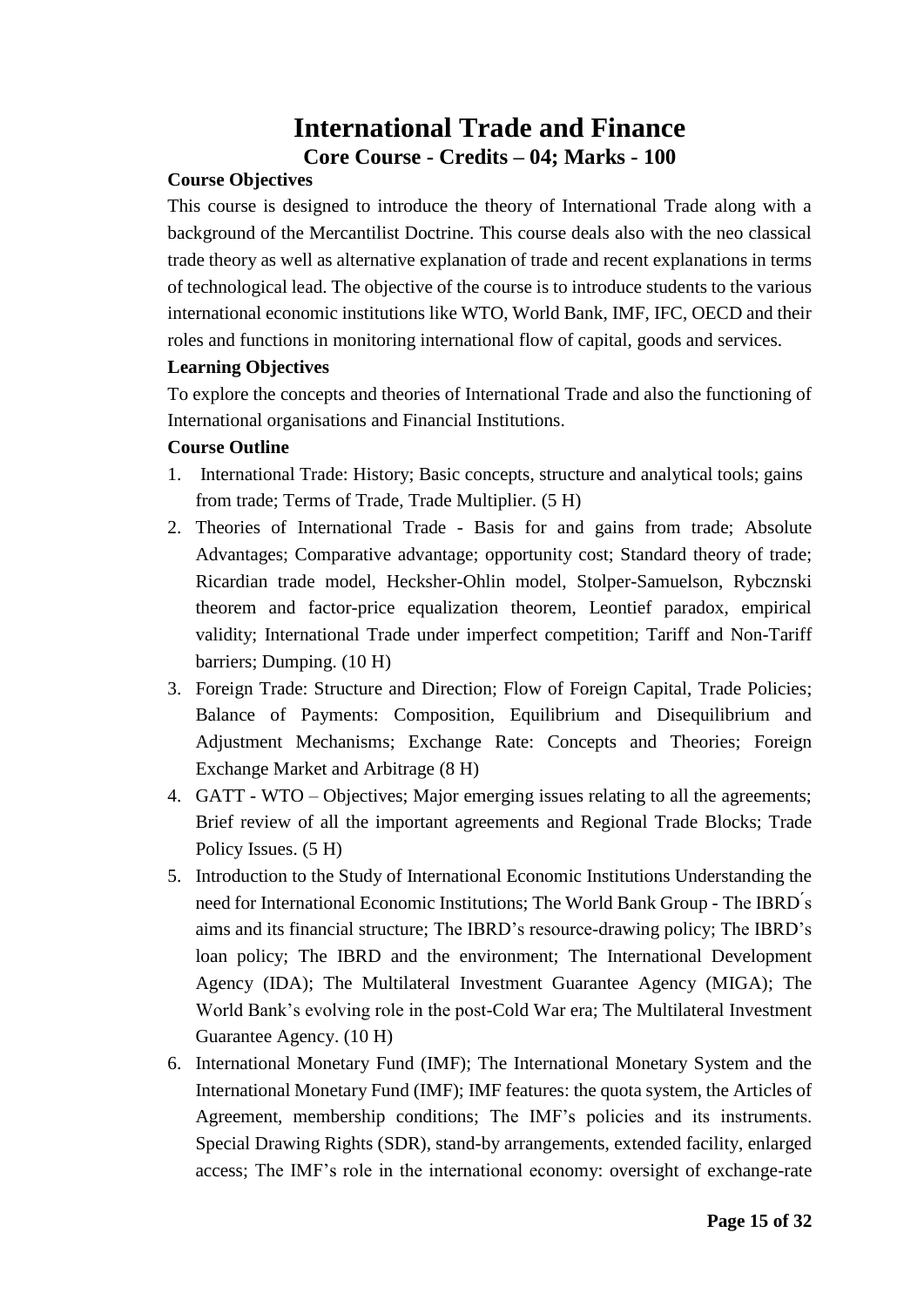stability, debt rescheduling, balance-of-payment assistance; The IMF's efforts to battle corruption and bad governance; The IMF and its handling of the international debt problem; Origins and growth of foreign debt in the seventies; The institutional response to the debt crisis: debt renegotiation and rescheduling following the IMF's lead; The 1997 East Asia crisis. Causes and action taken; The Organization for Economic Cooperation and Development (OECD); Objectives and institutional make-up of the OECD; OECD activities and functions; The OECD and development: The Committee of Aid for Development; Multilateral Regional Banks - ADB, BRICS Bank (NDB), SAARC Bank. (10 H)

### **Suggested Readings:**

- 1. Paul Krugman, Maurice Obstfeld, and Marc Melitz, International Economics: Theory and Policy, Addison-Wesley (Pearson Education Indian Edition), 9th edition, 2012.
- 2. Dominick Salvatore, International Economics: Trade and Finance, John Wiley International Student Edition, 10th edition, 2011.
- 3. Mannur H.G. (2017), International Economics, Vikas Publishing House, Noida (U.P.)
- 4. Bhagwati, J. (Ed), "International Trade", Selected Readings, Cambridge University Press, Massachusetts.
- 5. Thummuluti Siddahiah, (2011), International Financial Management, Pearson.
- 6. Apte, P. G., (2012) International Financial Management, 6th Edition, Tata Mcgraw-hill, New Delhi
- 7. Meerhaeghe, (1998), International Economic Institutions, Seventh edition, Springer, US.

\*\*\*\*\*\*\*

### **Economics of Demography and Environment Core Course - Credit 04; Marks - 100**

### **Course Objectives**

This course is a combination of economic aspects of human as well as natural resources. This course introduces the students with the concepts like human fertility, morbidity, mortality and age structure, demographic dividend and other features of demography of India. This course also covers the economic aspects of natural resources and also the concepts, theories, and analysis of environmental issues.

### **Learning objectives**

To explore the concepts like Fertility, Morbidity, Mortality and Age Structure, Demographic Dividend and other features of demography of India.

To Assess and describe the economic aspects of natural resource and environmental issues.

To know the concepts, theories, and analysis of environmental and natural resource issues.

### **Units**

**Unit-1:** Introduction to Human Capital; Population Explosion or Human Capital Accumulation; Broad-demographic features of the Indian population; Age composition; literacy; birth rate; morbidity, mortality; Sex ratio - rural & urban, Juvenile ratio; Demographic Dividend; Life Table; labour force in India; work participation rate; Rural - urban migration; Urbanization; Nature of labour market in India; India's Population Policy. (12 H)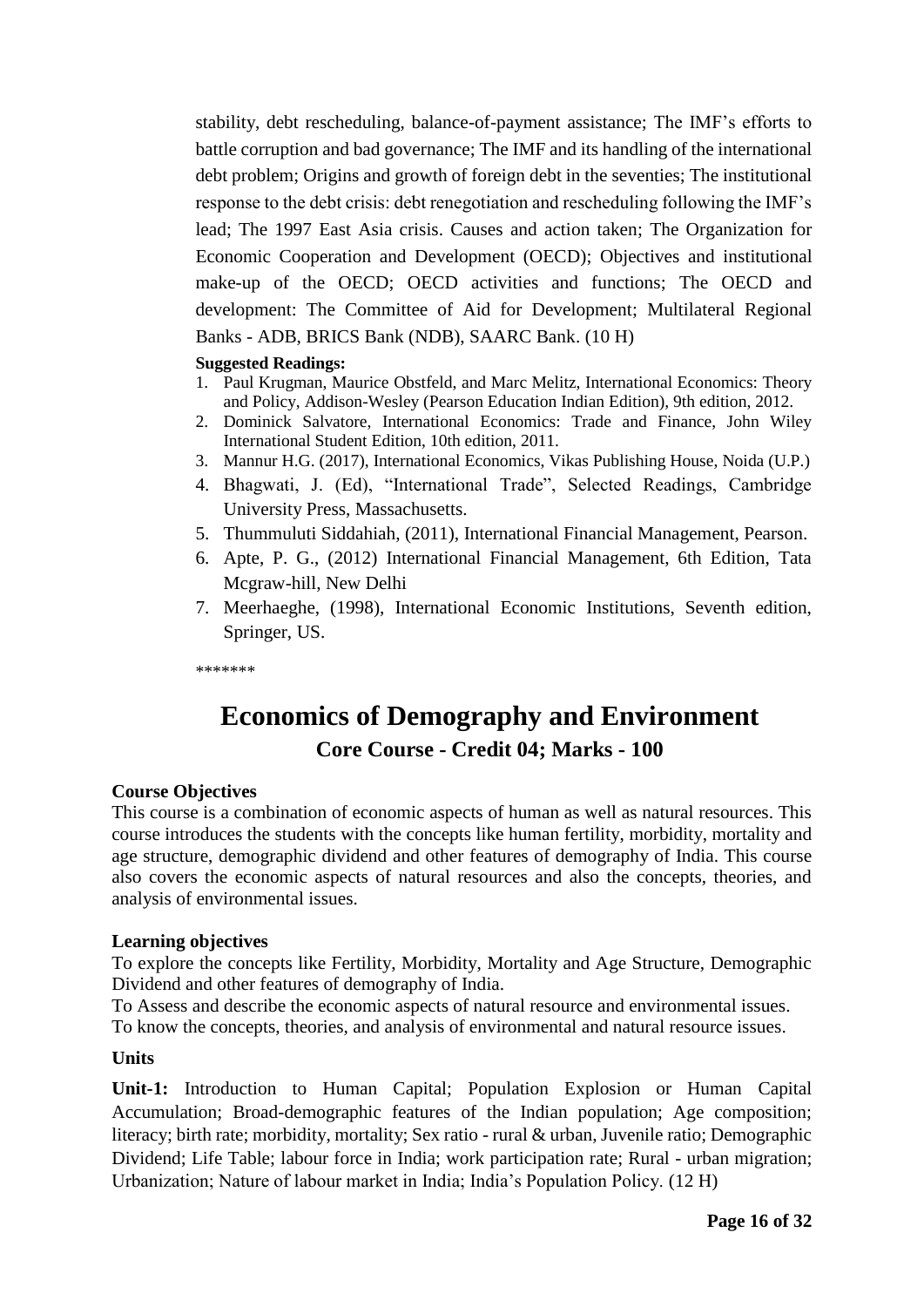**Unit- 2 :** Basics of Environmental Economics: Inter-relationship between Economic Development and Environment; Sustainable Development - Concept, Characteristics and Sustainable Development Goals (SDGs); Market failure; Concept of Externalities, Types and Measures to control Negative Environmental Externalities- Pigouvian tax, Property Rights and Coase theorem, Carbon tax; Environmental goods – as public goods/ private goods. (11 H)

**Unit- 3 :** Environmental Issues : Concept, Types and Methods of Environmental Management; people's participation (PPP); Environmental Degradation- Land forest and natural resource degradation; Problems of Pollution- Air Pollution and Water Pollution; Cost-Benefit Analysis and Compensation Criteria; National Environmental Policy; Social Forestry- Rationale and Benefits. (10 H)

**Unit- 4 :** Environmental Valuation & Accounting : Concept of Environmental Values- Use Value, Non-use Value and Option Value; Basics of the valuation of environment- Contingent Valuation Method, Travel Cost Method, Hedonic Price Method; Environmental Accounting - Objectives forms, functions & importance; Financial Performance and Environmental function.  $(10 H)$ 

**Unit- 5 :** Natural Resource Management : Natural resource accounting; features of System of Economic Accounting of natural resources; Green Accounting; Natural Resources Policies of India.  $(5 H)$ 

### **Suggested Readings:**

- 1. Economic Survey of India 2021 and Census Report of India 2011.
- 2. N. Siddharthan & K. Narayanan (Ets. 2015), Human Capital and Development, Springer.
- 3. K. Narindar Jetli (2010) Human and Natural Resources in India, New Century Publications.
- 4. K. Ramkumar (), Leveraging Human Capital A Practitioner's Perspective, McGraw Hill Education India Pvt. Ltd.
- 5. Bose, A. (1996), India's Basic Demographic Statistics, B. A. Publishing Corporation, New Delhi
- 6. Kaushik Basu (2007) : "The Oxford companion in India", Oxford University Press, New Delhi.
- 7. Human Capital Development in China and India, Asian Development Bank (2015).
- 8. Bhattacharya Rabindra N. (2018), Environmental Economics An Indian Perspective, Oxford University Press, New Delhi.
- 9. Charles Kolstad (2011), Intermediate Environmental Economics, Oxford University Press, New Delhi.
- 10. Peter Berck, Gloria Helfand (2015), The Economics of the Environment, Pearson India Education Services Pvt. Ltd, New Delhi.
- 11. Heal, G. (2012). Reflections defining and measuring sustainability. Review of Environmental Economics and Policy, 6, 147-163.
- 12. Dyson, T., R. Cassen and L. Visaria (2004), Twenty First Century India: Population, Economy, Human Development and the Environment, New Delhi: Oxford University Press.
- 13. Bende, A.A. and T. Kanitkar (2000), Principles of Population Studies, Mumbai: Himalayan Publishing House.
- 14. Birdsall, N. (1988), Economic Approaches to Population Growth. In H. Chenery, and T. Srinivasan (eds.), Handbook of Development Economics, North Holland.
- 15. Drèze, J. and M. Murthi (2001), Fertility, Education, and Development: Evidence from India. Population and Development Review, 27(1) \*\*\*\*\*\*\*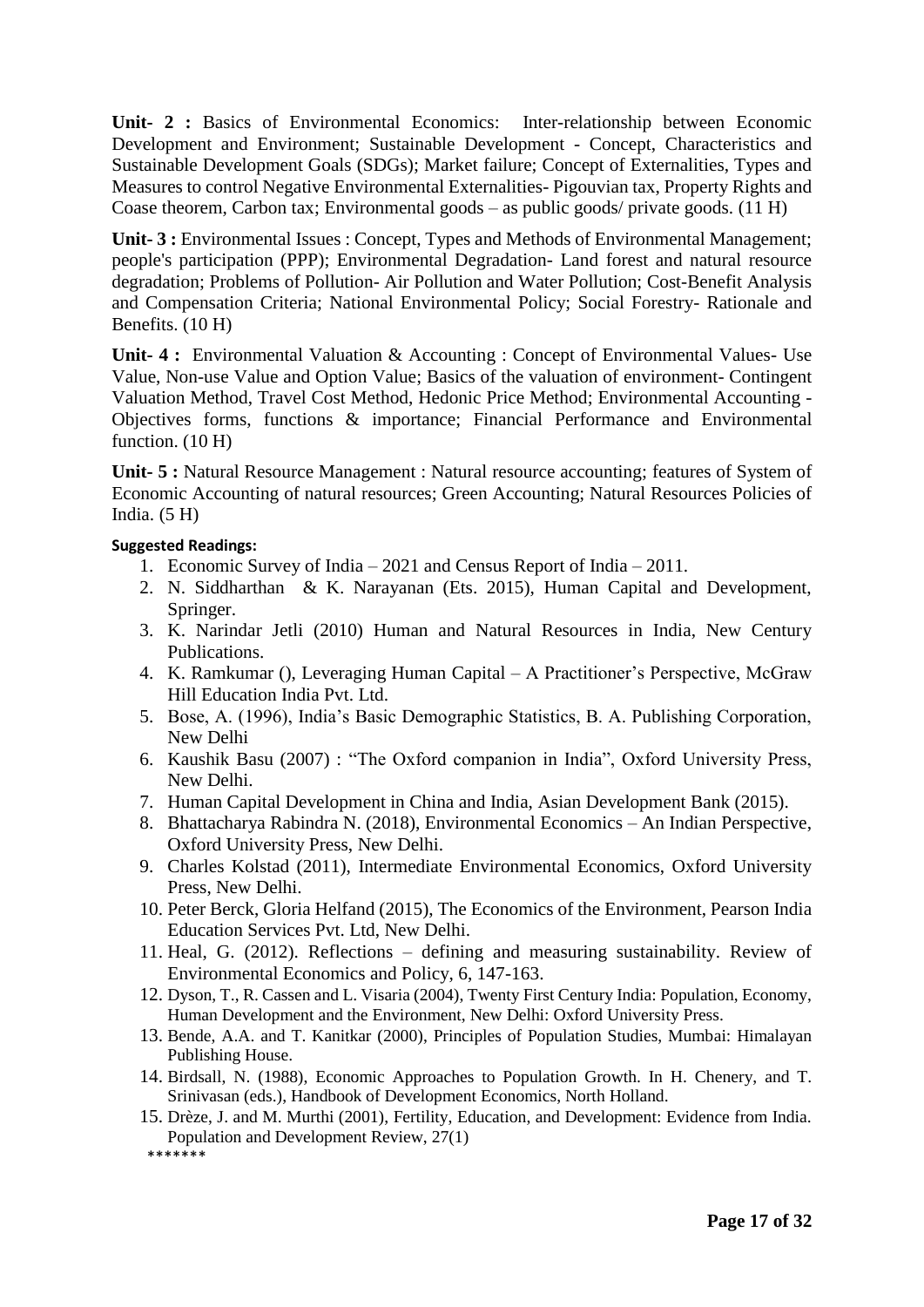### **Money, Banking and Financial Markets Discipline Specific Elective – Credits – 04; Marks - 100**

### **Course Objectives**

This course introduces students with the knowledge of Money, its functions, demand and supply. This course also covers the role and functions of central banks in monetary policy and credit control in the economy. Main thrust of this course is to introduce students with monetary policy and its actual impact.

### **Learning Objective**

To explore the functions, demand and supply of money in the economy.

To know the functions of central bank and credit creation by the commercial banks. To discuss the monetary policy of India and to know its impact on economy.

### **Course Outline**

- 1. Introduction to Financial System in India. (4 H)
- 2. Money Forms & Functions. (6 H)
- 3. Demand for Money and Supply of Money; Components of Money Supply. (6 H)
- 4. Central Bank –Instruments of Credit control. (8 H)
- 5. System of Commercial Banking in India. (6 H)
- 6. Non-banking Financial Institutions; Capital Market and its Regulation. (8 H)
- 7. Monetary Policy and its applications Deficits, Inflation; Inflationary Gap. ( H)

### **Suggested Readings:**

- 1. C. Stephen & Kermit (2017), Money, Banking and Financial Markets, McGraw-Hill Education, Noida (UP).
- 2. Verma K.N. (2015), Money, Banking & Finance, Vishal Publishing Co.
- 3. Sinha N. K. (2009), Money Banking And Finance, Bsc Publisher Co.
- 4. Jain T.R. (2020-21), Money and Banking, VK Global Publications Pvt Ltd. New Delhi.
- **5.** Jhingan M.L. (2013), Money, Banking, International Trade and Public Finance, Vrinda Publications P Ltd.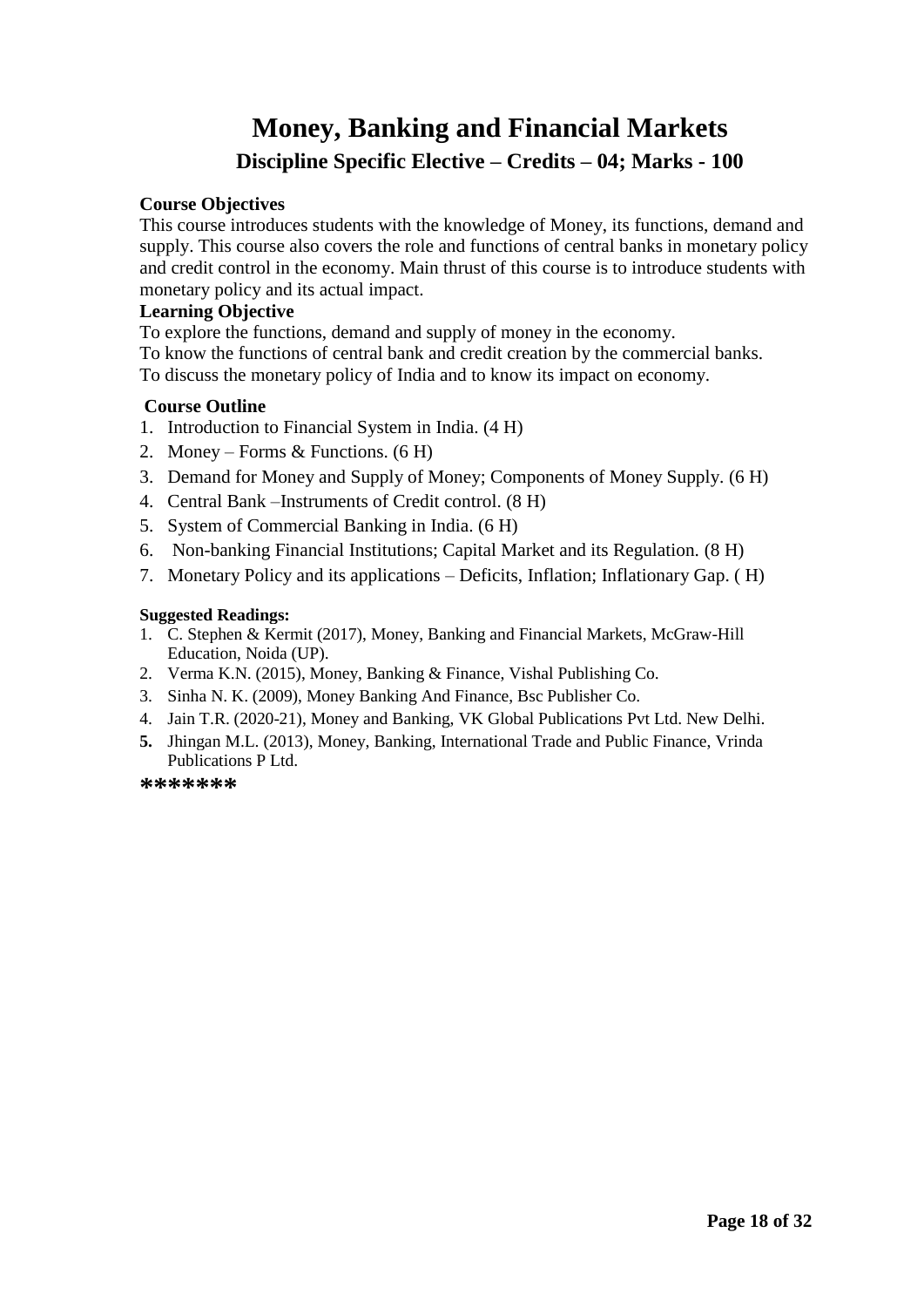### **Agricultural Economics- Discipline Specific Elective Credits – 04; Marks - 100**

### **Course Objectives**

The objective of this course is to introduce students with the issues in Agricultural Economics. This course aims to formalize students with policy issues that are relevant to Indian agricultural economics and enable them to analyse the issues, using basic macro-economic concepts.

### **Learning Outcomes**

To know how agricultural policies are applicable to current situation in India.

To explore scope and subject matter of Agricultural Economics with nature and utility of Agricultural Economics and role and importance of agriculture in national economy.

To discuss Agricultural Policy in India and its implications, Agricultural Growth & Productivity, Agricultural Management, Agricultural Finance and Agricultural Marketing.

**Unit- 1:** Scope and Subject matter of Agricultural Economics, Nature and Utility of Agricultural Economics, Role and Importance of Agriculture in National Economy; Interdependence between agriculture and industry; Share in National income, Source of livelihood, Employment generation, Industrial development and trade and economic planning; National Resource base of Indian agriculture; climate, land resources, water resources, India's position in World Agriculture, Comparison of India with other countries; Agricultural Crisis/Distress; Farmers' Suicides in India; Problems and Challenges. (10 H)

**Unit- 2:** Agricultural Policy in India and its implications; Commissions for Agriculture and their Recommendations; GATT, WTO and their impact; Agricultural Costing - Cost-Profit Analysis in Agriculture; Trends in relative prices of farm products, Supply response to prices in agriculture; Behaviour of marketed surplus, Price policy in India and its basis. (8 H)

**Unit- 3:** Agricultural Growth and Productivity: Factors responsible for agricultural development in India, Growth in use of technological factors in production such as irrigation, seed, fertilizers, capital during last seven decades; Contribution of area and yields, Levels and growth of crop yields, value of crop output, challenges ahead. (8 H)

**Unit- 4:** Agri-Business Management; Land Utilization Pattern, Changes in agrarian structure in India; Land Reforms and Land Policy; Principles of land utilization; Land distribution-Structure and trends; Patterns of Cropping in different regions, Cash crop dependency; Shift in Cropping Pattern and its Implications on Food Security; Mechanisation of Agriculture & problems; Fragmentation of land; Problems of marginal and small farmers; Difficulties in cultivation; Contract Farming; Group Farming; Women in agriculture. (8 H)

**Unit-5:** Agricultural Finance: Role of capital and rural credit; Organized and unorganized capital market; Sources of finance; Credit in Indian agriculture; Institutional and noninstitutional finance - cooperatives, commercial banks, regional rural banks; Role of NABARD. Agricultural Indebtedness and Its Causes and Effects; purposes of loans, and changes in these over the plan period. Factors determining demand for credit. Recent policy changes in regard to farm credit and their implications. (8 H)

**Unit- 6:** Agri-Product Marketing: Primary agricultural markets in India; Imperfect Market structure; Regulated markets; Marketable surplus; Consumer Behaviour in Agri-markets; Behaviour of agricultural prices - Cobweb model; Price and income stability; Warehousing; Prices; Taxation and Crop Insurance; Agricultural Price Policy; Food security in India and public distribution system. (8 H)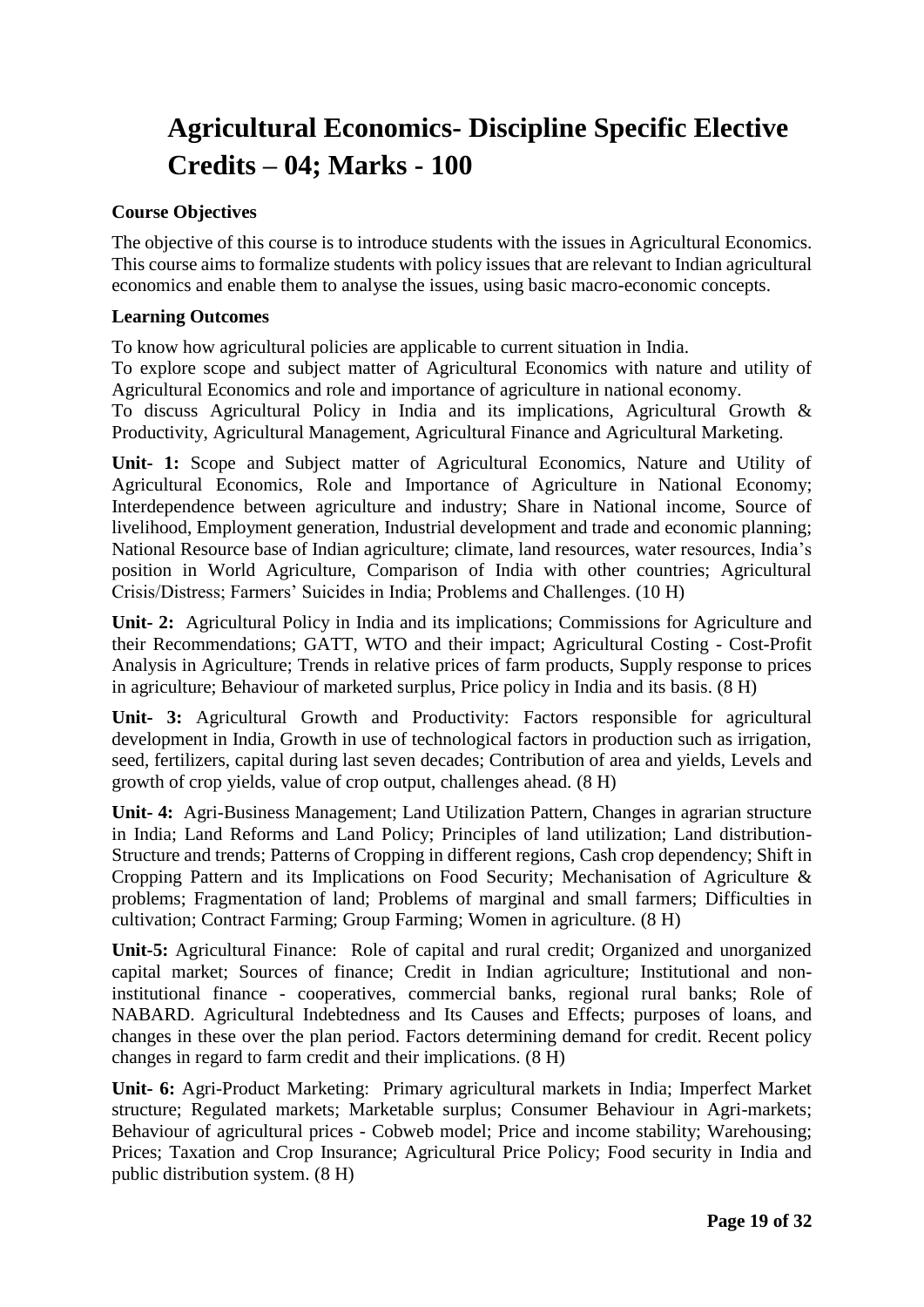#### **Suggested Readings**

- 1. John B. P. & Oral Capps (2019), Introduction to Agricultural Economics, Pearson Education.
- 2. Reddy S.S. & P. Raghu Ram (2019), Agricultural Economics, Oxford University Press.
- 3. Lekhi R.K. & Joginder Singh (2018), Agricultural Economics An Indian Perspective, Kalyani Publishers, Ludhiana, Punjab.
- 4. Gail L. Cramer and Clarence W. Jensen, 1982, Agricultural Economics and Agribusiness, New York: Wiley.
- 5. George Blyn, 1966, Agricultural Trends in India, 1891-1947 Output, Availability, and Productivity, University of Pennsylvania Press, 370 pp.
- 6. 3.Ghatak, Subrata and K. Ingersent, 1984, Agriculture and Economic Development, Prentice Hall / Harvester Wheatsheaf, USA, 384 pages.
- 7. Karcagi-Kováts, Andrea Kuti, István, 2013, Agricultural Economics I., University of Debrecen, Service Sciences Methodology Centre, TÁMOP-4.1.2.A/1-11/1-2011-0009.
- 8. Readings in Agricultural Economics, 1950, The Indian Society of Agricultural Economics, Commercial Printing and Publishing House, 46, Armenian ST, Madras-1.
- 9. Subba Reddy, S, Raghu Ram, P., Sastry, T.V.N. and Bhavani Devi, 2009, Agricultural Economics, Oxford & IBH Publishing Co., Pvt. Ltd., New Delhi.
- **10.** Vaidyanathan, A., 1988, India's Agricultural Development in a Regional Perspective, Longman Limited.
- 11. Bhalla, G. S. and Singh G., 2001, Indian Agriculture: Four Decades of Development, Sage Publications.
- 12. Agricultural Research Data Book 2017, Indian Agricultural Statistics Research Institute, Pusa, New Delhi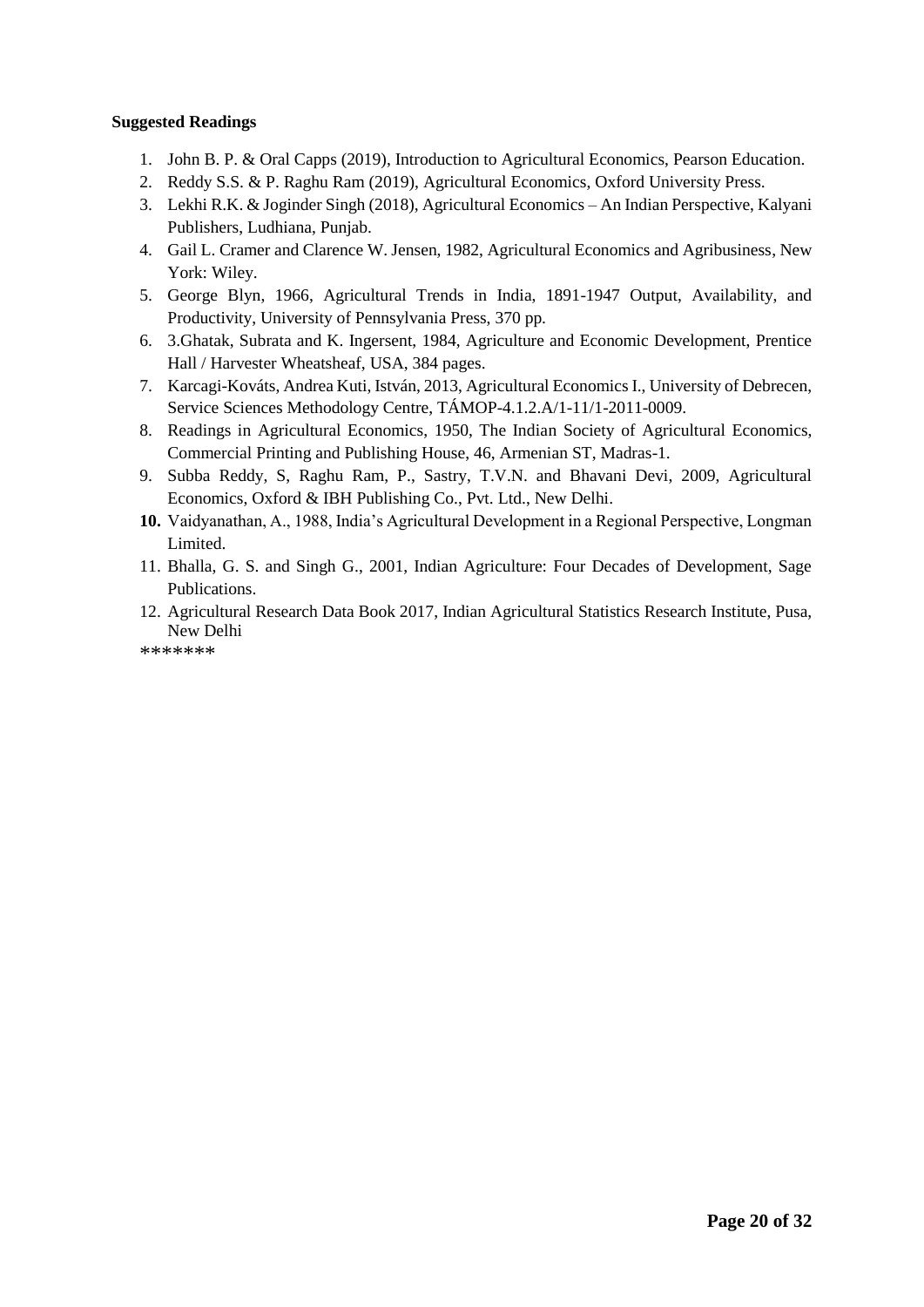### **Behavioural Economics : Discipline Specific Course Credits – 04; Marks 100**

### **Course Objectives**

This course introduces students with the foundations of behavioural economics in a logical form and with a sound psychological basis. This course also provides a coherent psychological and social scientific framework for economic analysis. This course covers the behavioural impact on policy making and development.

### **Learning Outcome:**

To explore the socio-psychological aspects of economic behaviour and its implication on applications,laws, theories, analysis, policy making and development.

To know the impact of various non-economics aspects on economic decision making of the consumer, producers and government.

### **Course Outline**

**Unit- 1 :** Introduction to Behavioural Economics: Economics as a Behavioural Science; Human Aspects of Economic Decision Making; Scarcity of Resources; Prioritization of Wants; Choice Making and Allocation of Resources; Meaning of Behavioural Economics, Psychology of Economic Behaviour, Social Psychology as the basis of Economic Decisions; , Determinants of Social Psychology; Heuristics and Biases, Decision-making, Mental Accounting. (10 H)

**Unit-2** : Behavioural Limitations of Economic Principle, Law and Theories – Lack of Objectivity, Replicability & Universality; Theory of Particular Society in Economic Analysis - Impact of cognitive (Thought process, emotions, Culture, Social Preferences, Values Choices, Beliefs), geographical, socio-psychological, economic, educational, political, biological factors on Economic Decision Making; Level of Development, Factor Endowment and Level of Satisfaction, Life Style and Needs Differentiation, Level of Social Welfare and Social Justice in Economics, Psychology of Human Needs, Happiness and Satisfaction; Psychology of Social Ailments: Low Social Aims, Stagnant Mind-set, Non-materialistic Behaviour, Anti-entrepreneurship Behaviour, Low Productivity, Corruption, Dishonour of Public Cause. (10 H)

**Unit-3 :** Rationality of Human Behaviour; Limitations of Rationality; in Economics, Artificial influence on Rationality & Decision Making. Practical Aspects of Artificial Influence on Consumer Behaviour; Interference in Market System; Firms' or Producer Behaviour – Strategic Decisions; Profit Maximization; Tools of Artificial Influence on Behaviour – Policies, Incentives, Information and Advertising; Market Structure and Firm's Behaviour. (8 H)

**Unit- 4 :** Behavioural Economics in Public Policy – health, education, taxation, resources allocation & governance; Impact of Mind-set, political/economic interests on Policy Making and Development: Psychological Impact on Public Administration and Governance; People's Expectations and Participation; Role of Social System, Collective Discipline and National Character in Public Policies and Governance. (8 H)

### **References:**

- 1. Nick Wilkinson and Matthias Klaes, An Introduction to Behavioural Economics, 2012 byPalgrave Macmillan (2nd Edition)
- 2. Emma Dawnay and Hetan Shah (2005), Behavioural economics: seven principles for policy-makers, New Economics Foundation, London SE11 5NH.
- 3. Laibson David and John A. (2015), Principles of (Behavioural) Economics,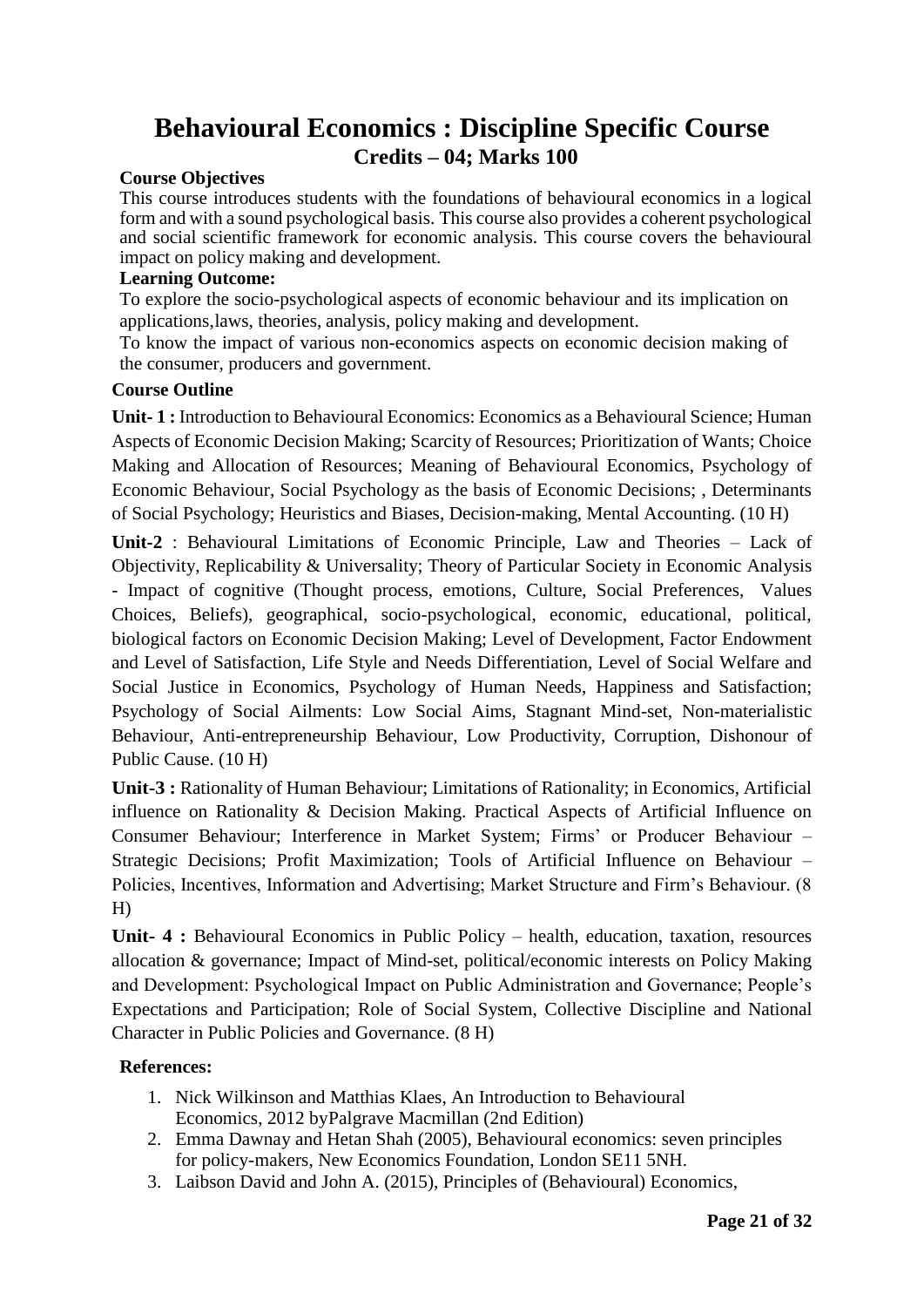AmericanEconomic Review 105 (5) (May): 385–390. doi:10.1257/aer.p20151047.

- 4. Judith Mehta (Edt.2013), Behavioural Economics in Competition and Consumer Policy, University of East Anglia, ESRC Centre for Competition Policy University of East Anglia, Norfolk, NR4 7TJ UK.
- 5. Gerald A. Cory Jr, Physiology and Behavioural Economics: The New Findings from Evolutionary Neuroscience, In Morris Altman (Edt.2006), Handbook of Contemporary Behavioural Economics Foundations And Developments, Routledge, New York, NY 10017, USA.
- 6. Paul Albanese, Inside Economic Man: Behavioural Economics and Consumer Behaviour, In Morris Altman (Edt.2006), Handbook of Contemporary Behavioural Economics Foundations and Developments, Routledge, New York, NY 10017, USA.
- 7. Thaler Richard H. (2015), Misbehaving: The Making of Behavioural Economics, Penguin Random House, UK.
- 8. Baren R.A., Byrne D. & Bharadwaj G. (12<sup>th</sup> Ed.2010), Social Psychology, Pearson, New Delhi.
- 9. Taylor S.E., Peplau L.A. & Sears D.O. (12<sup>th</sup> Ed.2006), Social Psychology, Pearson, New Delhi.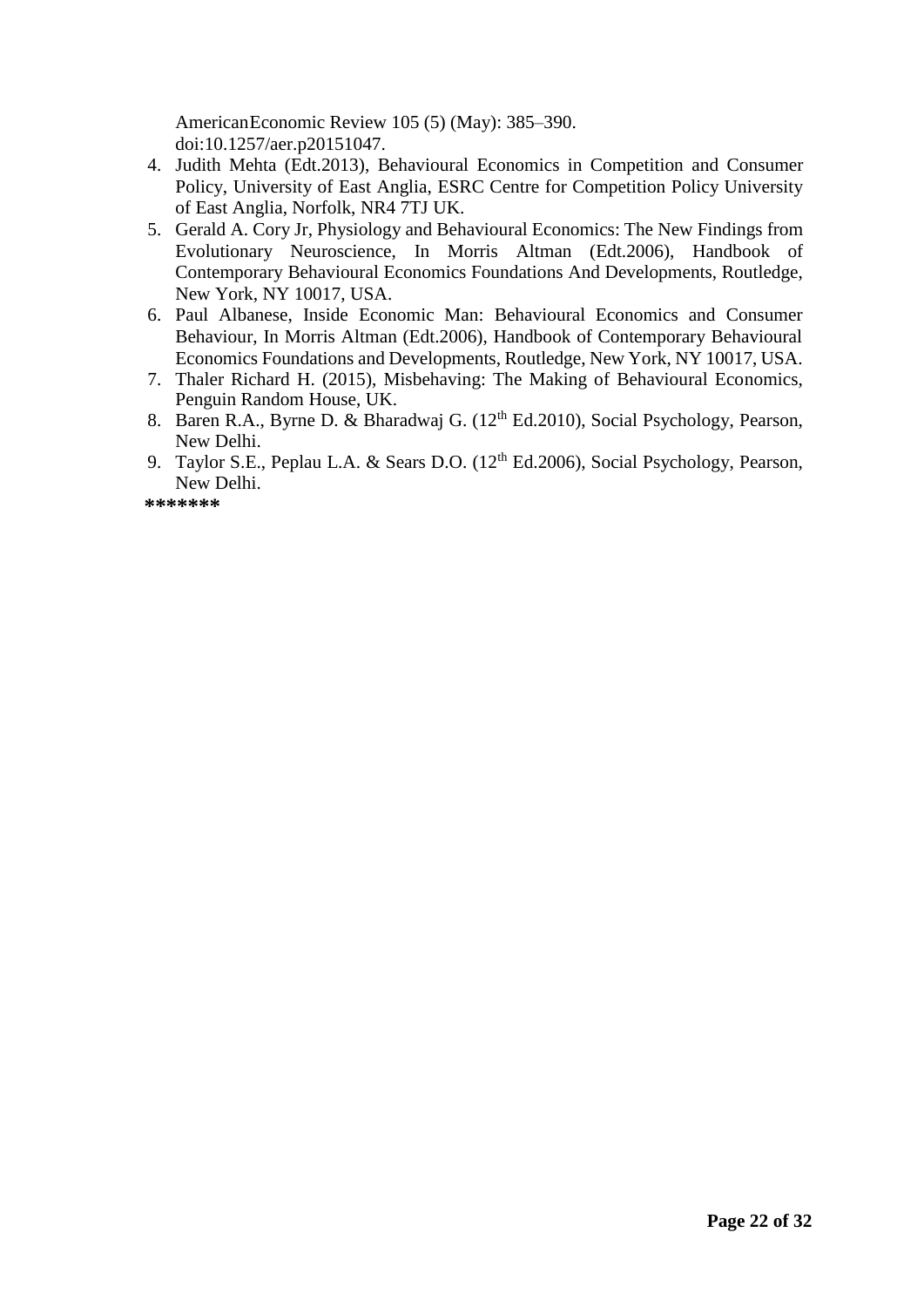### **Applied Econometrics: Discipline Specific Elective Credits – 04; Marks - 100**

### **Course Objective**

The objective of the course is to provide the students with a thorough knowledge and understanding of advanced econometric theories, modelling and their empirical applications. **Course Outline** 

**Unit 1:** Time Series Econometric Modelling - Approaches to time Series Forecasting; Univariate Time series modelling: AR, MA, ARMA and ARIMA models; Box-Jenkin Methodology; Multi-variate Time series modelling: OLS, Spurious Regression, Cointegration, Causality analysis (Granger and Sim); Granger representation theorem; Vector Auto-regression (VAR) and Vector Error Correction Models (VECM); Volatility modelling: ARCH and GARCH models. (12 H)

**Unit 2:** Limited Dependent variable Models: Introduction to binary variables, limitation of LPM; Nature of qualitative response Models; Linear Probability Model and its applications; Bivariate and Multinomial Logit and Probit Models: Assumptions, Estimation (grouped and un-grouped models), interpretations and applications; Tobit model: Assumptions, Estimation, interpretations and applications; Conditional logit and probit models; Instrumental variable logit and probit models and their applications. Introduction to quintile regression. (12 H)

**Unit 3:** Panel data modelling - Basics of panel data analysis and Panel Unit root tests; Estimation of panel data regression models: Pooled regression method, fixed effect Approach, and Random effect models; Hausman test; One way and two way model; Random coefficients; Dynamic Panel data modelling; Panel co-integration, Panel Vector Autoregression (VAR) and Panel Vector Error Correction Models (VECM), Fully Modified Ordinary Least Square (FMOLS) regression, Dynamic OLS models; Limited dependent variable models using Panel data. (12 H)

**Unit 4:** Stationary Time Series: Autocorrelation and partial autocorrelation, auto regressive and moving average models, conditions for stationary and invertible process, simple exponential smoothing and choice of parameter, seasonal models with trend, seasonal decomposition; Introduction to E-views, STATA and R; Time series econometric modelling using E-views; Estimation of Limited Dependent Variable Models using STATA; Panel Data Modelling using E-views, STATA and R. (12 H)

### **Suggested Readings**

- 1. Hamilton, J. D., "Time Series Analysis", Princeton University Press,
- 2. Enders, W., "Applied Econometric Time Series", John Wiley and Sons,
- 3. Wooldridge, J. M., "Econometric Analysis of Cross Section and Panel Data", MIT Press,

4. Greene, W.H. "Econometric Analysis", Pearson Education Inc.,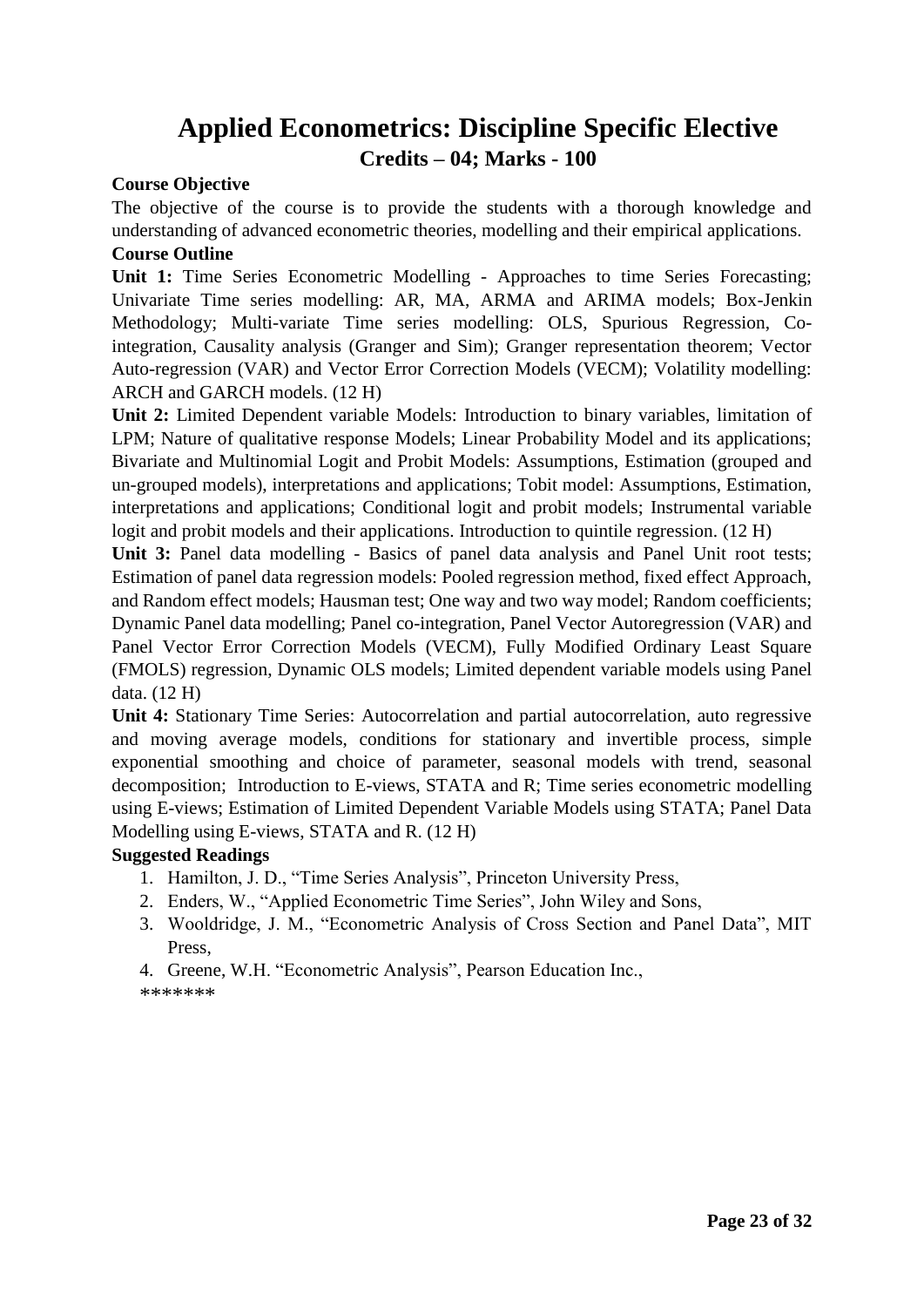### **Economics of Entrepreneurship - Industry & Services (MSME): Discipline Specific Elective** – **Credit 04; Marks - 100**

### **Course Objectives**

This course is an interdisciplinary combination of economics and entrepreneurship. Entrepreneurship plays a vital role in the process of economic development. Moreover, in a wider sense, entrepreneurship is the main determinant of level of economic development as it contributes to growth in output, jobs, self-employment, income and productive utilization of resources. This course introduces the students with the social, economic and behavioural aspects entrepreneurship. This course is designed with theory and practical where the students have to prepare their reports of field observations in the form of assignments in addition to the class lectures, tutorials, seminars, class tests and group discussions.

### **Learning outcome**

To explore the concepts of entrepreneurship economics and its impact of overall output in the economy.

To know the interdependence of economics and entrepreneurship for economic development. To explore Entrepreneurship skills in Industrial as well as Services sector covering MSMEs, Self-employment, Trading and commercial ventures.

To acquire skills and techniques of field research in economic analysis of entrepreneurship.

### **Unit -1: Introduction to Economics of Entrepreneurship**

Social Eco-system; Economic Sociology; Social Mind-set to be working & productive; Meaning of Entrepreneurship; Nature, structure and potential of Entrepreneurship; Relevance and significance of Entrepreneurship; Are Entrepreneurs born? Is Entrepreneurship an endowment/god gift? Making of an Entrepreneur - Education, Training and Inculcation of Entrepreneurship; Entrepreneurship and Entrepreneurs; Main Traits, Attributes and Characteristics of Entrepreneurship; Principles and Objectives of Economics; Relationship between Economics and Entrepreneurship. (15 H)

### **Unit- 2: Types of Entrepreneurship**

Industrial Entrepreneurship–MSME; Entrepreneurship in informal sectors; Entrepreneurship in Construction ventures; Entrepreneurship in communication firms; Entrepreneurship in Trading & Services - supply chain; Entrepreneurship in Agriculture & Allied activities; Entrepreneurship in Integrated Rural Development; Digital (Virtual) Entrepreneurship; Social Entrepreneurship; Women Entrepreneurship. (6 H).

### **Unit- 3 : Role of Entrepreneurship in Economic Development**

Enhancement in total output (production); Increase in jobs; Generation of self-employment units; Increase in Productivity of resources and Sustainable Development; Contributions to Economic Growth; Employment Generation; Poverty Alleviation; Regional Development; Inclusive Development; Equitable Distribution & Decentralization; Sustainable Development. (7 H)

### **Unit- 4 : Process of Business Entrepreneurship**

Study of Social Eco-system and Business Environment, Innovation & Creativity in Business sector; Innovative idea of a business; Choice of a model; Design and planning of a business – Objectives, Goals, place, time & resources (money & manpower). Starting up new Business Ventures/Enterprises, Selection of Business Model; Balance between Profit and Employment – choice of techniques of production; Forms of Organizations; Registration Process;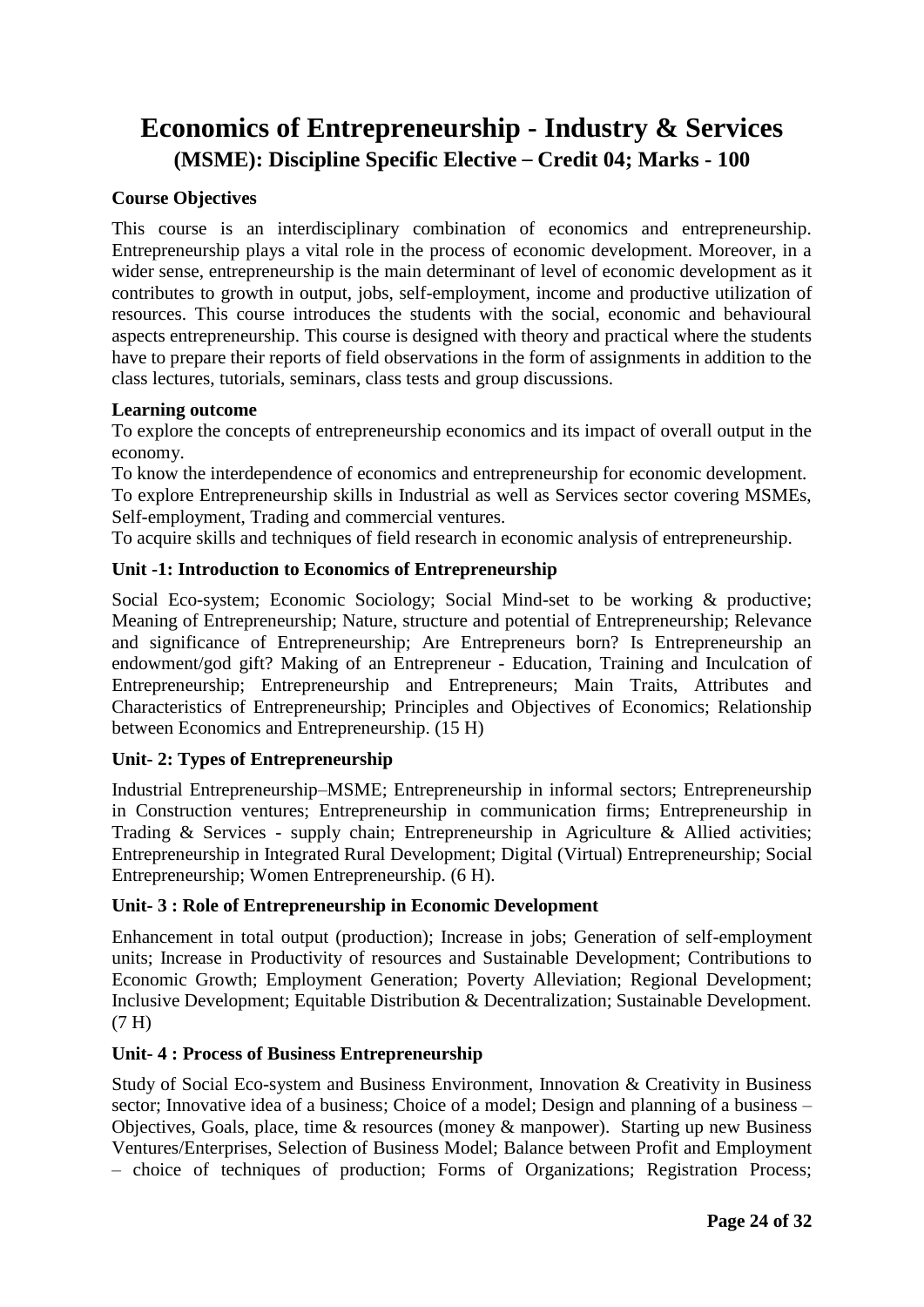Organizational Management; Organizational Behaviour - Individual & Social relationships in the business organizations; Management, Economics & Techniques of Informal Self Employment. (12 H)

### **Unit- 5 : Business Finance - Economics of MSME**

Economics of Business Entrepreneurship; Capital formation; Sources of Capital; Fund Management; Socio-economic accounting of resources; Minimization of Costs; Optimization of Resources & Output; Quest for new products and new ventures; Creating a sustainable Social Eco-system and maintaining the Business Environment; Inculcation of Productive Creativity, Research and Innovations. (8 H)

**Unit- 5 :** Workshops and Field Assignment in Business Entrepreneurship or Self-employment – MSME – Trading & Services.

#### **Suggested Readings:**

- 1. Marianna B., Ruby C., Jason Riddle & William Smith, (Edit), The Economics of Entrepreneurship, The Foundation for Economic Education (FEE.org/courses).
- 2. Robert D. Hisrich, Mathew J. Manimala, M. Peters & D.A. Shepherd, Entrepreneurship, McGraw Hill Education India Pvt. Ltd. (9<sup>th</sup> Ed, 2014).
- 3. Norman M. Scarborough & Jeffrey R. Cornwall (2016), Essentials of Entrepreneurship and Small Business Management, Pearson India Education Services Pvt. Ltd., Noida (UP).
- 4. Kuratko D.F. & Rao T.V. (2016), Entrepreneurship a South Asian Perspective, Cengage Learning India Pvt. Ltd., Delhi.
- 5. Charantimath Poornima M. (2018), Entrepreneurship Development and Small Business Enterprises, Pearson India Education Services Pvt. Ltd., Noida (UP).
- 6. Neck, H.; Neck, C.: and Murray, E. Entrepreneurship: The Practice and Mind-set. 1st ed. Sage Publishing, 2018. Chari S.N., Business Gurus Speak, Macmillan India Ltd, New Delhi (2002).
- 7. Dr. Sudhir Sharma, Balraj Singh & Sandeep Singhal: Entrepreneurship Development, Wisdom Publications, New Delhi.
- 8. Government of India: Report of the Committee on Development of Small and Medium Entrepreneurs,1975.
- 9. P.C. Jain: Handbook for Entrepreneurs, Entrepreneurship Development of India, Oxford Publications.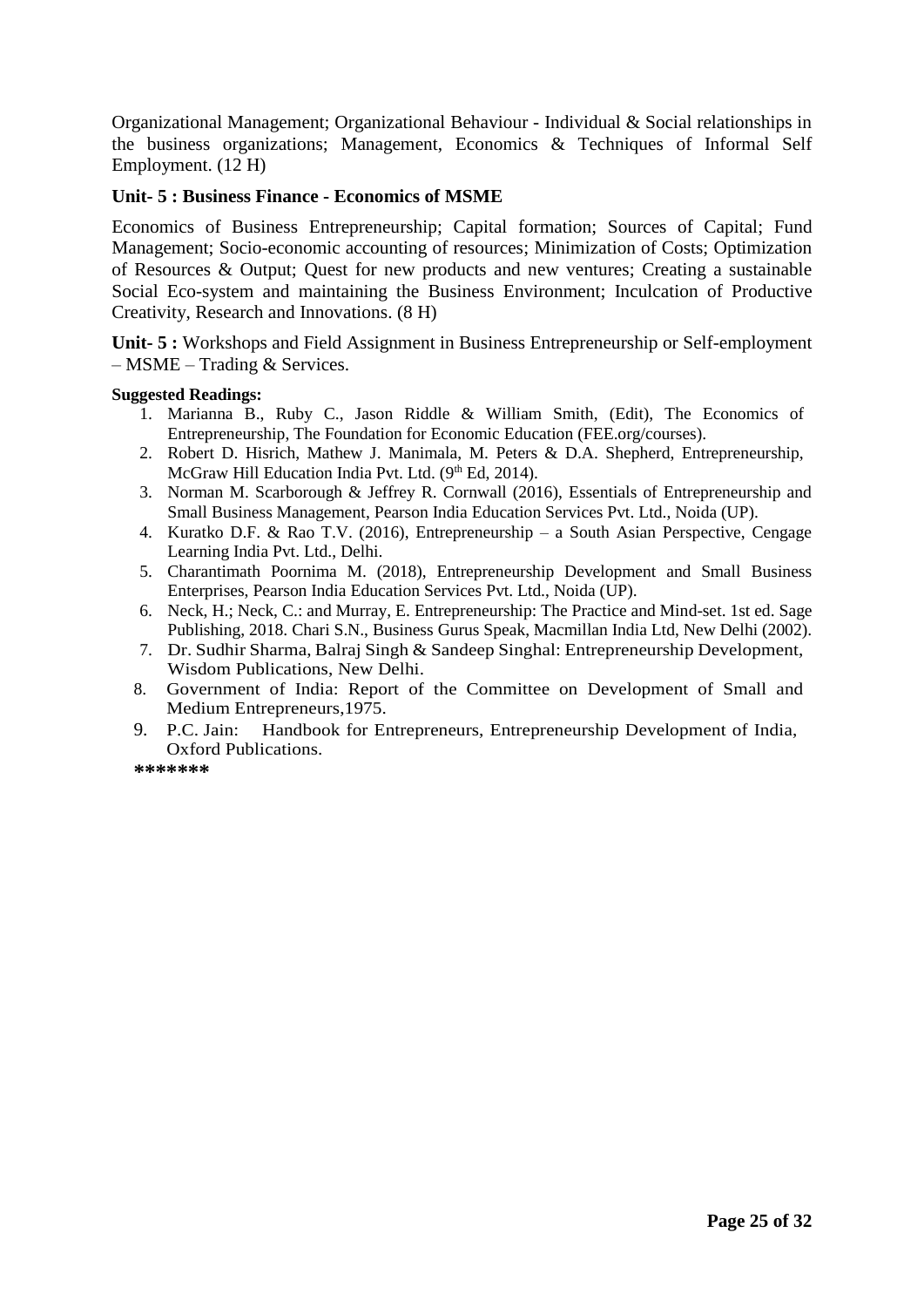### **Agricultural Entrepreneurship Discipline Specific Elective – Credits – 04; Marks - 100**

### **Course objectives**

To introduce students with the Economics & Entrepreneurship in Agriculture and Allied activities. To inculcate research in the area of potential and opportunities in this filed to create employment and jobs for the coming generations. To make the students known about the sustainable development in Agricultural sector.

### **Learning Objectives**

To know the concepts of Agricultural Entrepreneurship and its role in the sustainable development in Agricultural sector.

To explore the opportunities for new start-ups in the Agriculture and Allied activities. To acquire the knowledge and skills for development of Agricultural Entrepreneurship

### **Course Outline**

**Unit- 1 :** Agricultural Eco-system in India – status, nature and structure of Agricultural economy; Traditional Approach; Agriculture – a natural way of life; Problems of commercialization; Challenges in agriculture; Agricultural crisis/distress; Farmers suicides; Rural unemployment; Role & Significance of Agricultural sector. (8 H)

**Unit- 2 :** Agri-Business Model: Idea of Entrepreneurship Model; Types of Venture - Core Agribusiness (growing crops); Organic Farming, Supporting activities, Animal Stock, Dairy Farming, Fisheries, Poultry Farming, Honey-bee; Horticulture, Floriculture, Medicinal Plants, Vegetable Plants, Commercial Tree Plantation (Bamboo, Sagwan etc.); Cooperative Farming; Group Farming.

Agricultural Entrepreneurship Models: Agricultural Consultancy - Education, Training, Planning, Management & Finance; Multi-products Marketing; Agricultural Warehousing; Agro-products-based Entrepreneurship- processing or manufacturing ventures; cottage industries; Agricultural & Rural Tourism; Hospitality or Home-stay/Farm-stay for Tourists.

Agro-environmental Entrepreneurship: Forest Products, Forest – plantation, Organic/Natural Products, Medicinal Plants, Cosmetic Plants, Bamboo, Energy Entrepreneurship; Jungle Safari; Nature Tourism. (15 H)

**Unit- 3 :** Agricultural Finance: Personal savings, Informal sources – Friends/Relatives; Private money-lenders; Formal Sources - Cooperative finance, Crop loans, Bank loans; Repayment provisions; Government/public Subsidies; Special Assistance against loss due to natural calamities. Problems and Challenges in Agri-finance. (10 H)

**Unit- 4 :** Agricultural Entrepreneurship: Thinking like an Entrepreneur– Mind-set, traits, characteristics, qualities; Hard work, Consistency, Professionalism, Financial Planning, Marketing and Manpower Management. Agricultural Management - sustainability with profitability - Financial viability (cost-profit analysis–Swaminathan Report) and Sustainability; Agricultural Management - Water Management, Agri-maintenance, Agricultural equipment, Safety of Assets and Crops, Electricity arrangements, Fertility of Soil, Agricultural Marketing – Scope and Challenges; Crop Insurance, Agri-subsidies, Financial Assistance in the case of natural calamities. (15 H)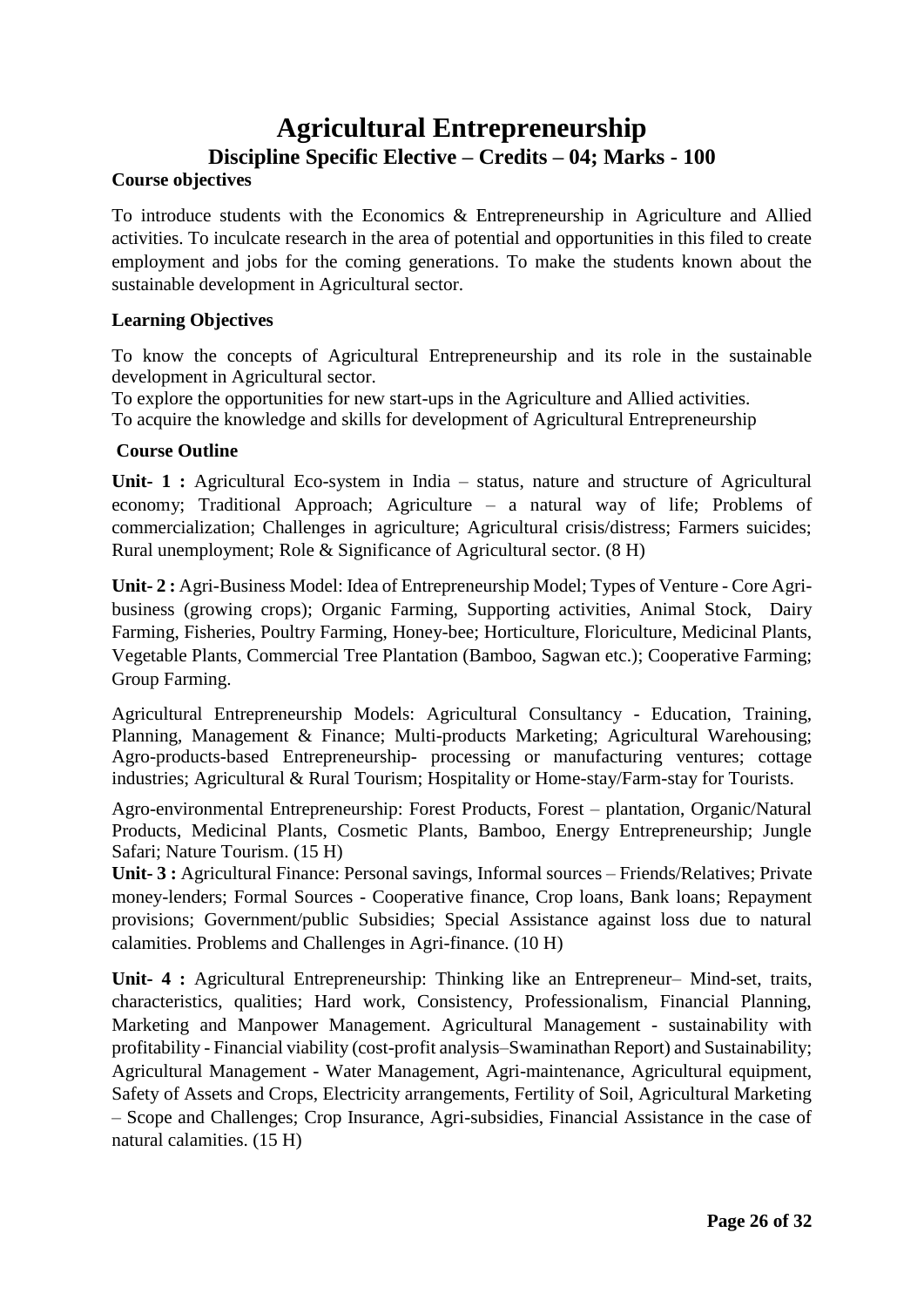**Unit- 5:** Workshops and Field Assignment in entrepreneurship potentials and employment opportunities in Agriculture and Allied sector.

#### **Suggested Readings:**

- 1. Khanka S.S., Entrepreneurship in India, perspective and practice, Akansha publishing house, New Delhi, 2009.
- 2. Robert D. Hisrich, Mathew J. Manimala, M. Peters & D.A. Shepherd, Entrepreneurship, McGraw Hill Education India Pvt. Ltd. (9th Ed. 2014).
- 3. Chari S.N., Business Gurus Speak, Macmillan India Ltd, New Delhi (2002).
- 4. Sudhir Sharma, Balraj Singh & Sandeep Singhal: Entrepreneurship Development, Wisdom Publications, New Delhi.
- 5. Government of India: Report of the Committee on Development of Small and Medium Entrepreneurs,1975.
- 6. P.C. Jain:Handbook for Entrepreneurs, Entrepreneurship Development of India, Oxford Publications.
- 7. Marianna B., Ruby C., Jason Riddle & William Smith, (Edit), The Economics of Entrepreneurship, The Foundation for Economic Education (FEE.org/courses).
- 8. Norman M. Scarborough & Jeffrey R. Cornwall (2016), Essentials of Entrepreneurship and Small Business Management, Pearson India Education Services Pvt. Ltd., Noida (UP).
- 9. Kuratko D.F. & Rao T.V. (2016), Entrepreneurship a South Asian Perspective, Cengage Learning India Pvt. Ltd., Delhi.
- 10. Charantimath Poornima M. (2018), Entrepreneurship Development and Small Business Enterprises, Pearson India Education Services Pvt. Ltd., Noida (UP).
- 11. Neck, H.; Neck, C.: and Murray, E. Entrepreneurship: The Practice and Mindset. 1st ed. Sage Publishing, 2018. Chari S.N., Business Gurus Speak, Macmillan India Ltd, New Delhi (2002).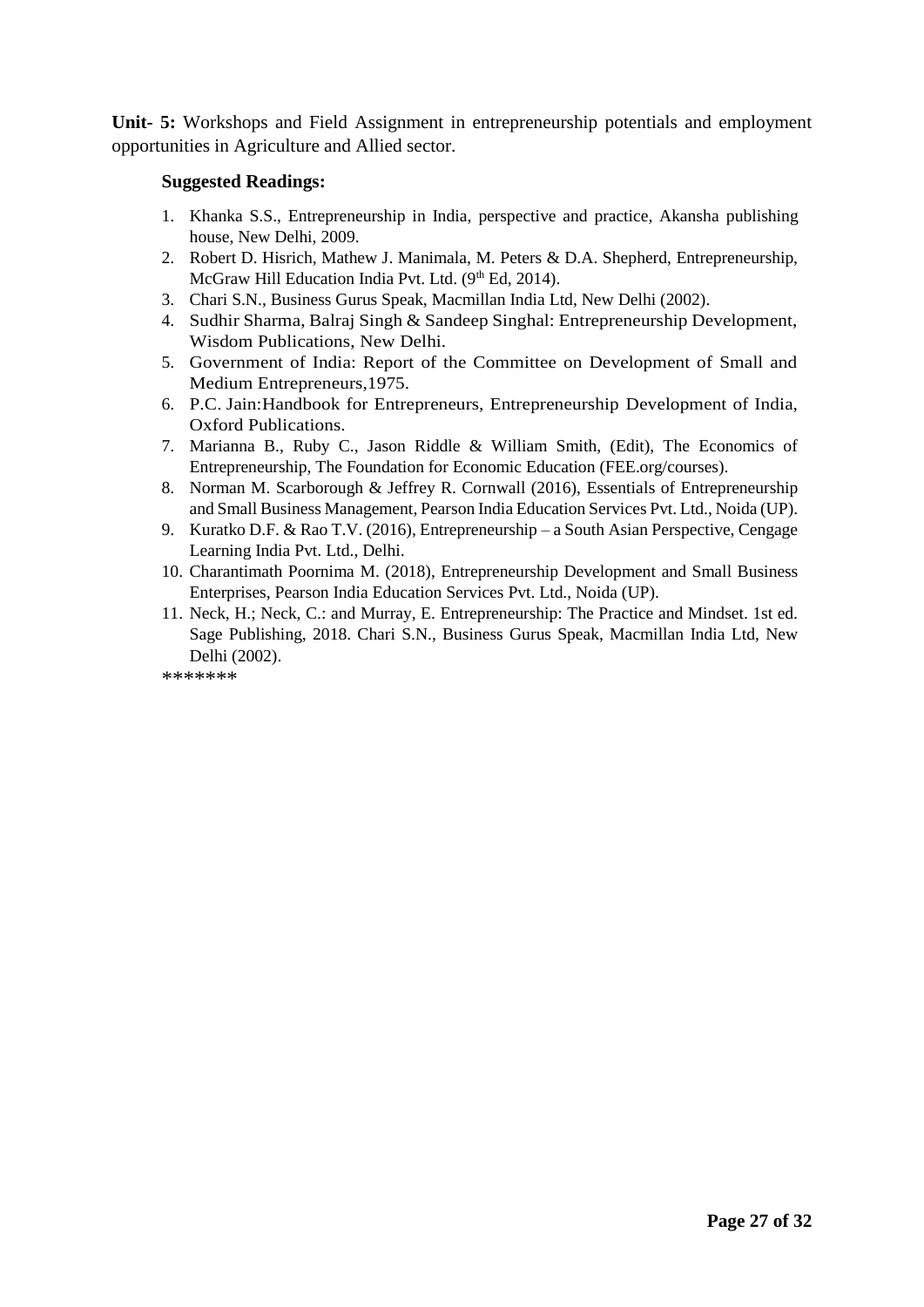### **Social Entrepreneurship: Discipline Specific Elective Credits – 04; Marks - 100**

### **Course Objective**

This course introduces students with the concepts and contributions of Social entrepreneurship. It is a new and fast-growing field of academic study and real-world practice. In essence, social entrepreneurship is doing well by creatively solving social issues. This course introduces students to both theory and practice of social entrepreneurship through highly experiential, interactive, and collaborative workshops. This course provides opportunity to learn systematic thinking skills, entrepreneurial mind-set and tools to start up their own social venture or work in a social business.

### **Learning Objectives**

To know the concepts and process of Social Entrepreneurship

To develop "a Social entrepreneurial imagination and to bring out the practice of Social Entrepreneurship in India.

To describe social entrepreneurship and characteristics of social entrepreneurs and to demonstrate the skills of designing & thinking for social innovation.

To explore systematic thinking skills, entrepreneurial mind-set and tools to start up new social ventures or to work in a social business.

#### **Unit-I : Introduction to Social Entrepreneurship**

Meaning, definition and Characteristics of Social Entrepreneurship; Social Enterprises, Social Entrepreneurs and Social Entrepreneurship; Types or Models of Social Entrepreneurship; Creative entrepreneurship, inclusive entrepreneurship, knowledge entrepreneurship. Entrepreneurial characteristics: Inspiration, creativity, direct action, courage and fortitude. Characteristics of entrepreneur: innovate, introduces new technologies, catalyst, creative, generating opportunity for profit or reward. Entrepreneurship development in India; Scope of entrepreneur development; Concepts of Value Creation. (8 H)

### **Unit- 2 : Social Entrepreneurship Process**

Social Entrepreneurship as a Mission; Social Entrepreneurship as a Career; PCDO (The People, Context, Deal, and opportunity) frame work, The Case Model, The Social Entrepreneurship Frame-work. Sources of Social Entrepreneurship - Public Sector, Private Sector, Voluntary Sector; Qualities and Skills of Social Entrepreneur- Entrepreneurial, innovative, transformatory, leadership, visionary opportunities, alliance building; Pursuit of new opportunities and exploration of hidden resources; Quest for sustainable models; feasibility study; engagement in innovation; adaption and learning; decision- making power; participatory and collaborative involvement; Social Entrepreneur as a catalyst of social development, opportunity seeker, innovative, resourceful, accountable; Differences between Business and Social entrepreneur; Ethical entrepreneurship: Meaning. Empirical ethics, eternal ethics. Entrepreneur and customer, Entrepreneur and employee, Entrepreneur and Government. Challenges in Social Entrepreneurship. (10 H)

### **Unit- 3 : Types of Social Entrepreneurship**

Social Sector – Entrepreneurship NGO/No profit Organizations, Education, Health, Enlightenment, Training, Skill Development, Environmental Initiative, Water conservation, Effective water management, Tourism Services; Hospitality Services.

Women Entrepreneurship – From the Society, of the women, by the women, for the Society. Rural Entrepreneurship - Rural Tourism, Agri-tourism, Jungle Safari, Rural Hospitality, Rural Home-stay, Cultural Tourism, Rural Entertainment – Folk Arts.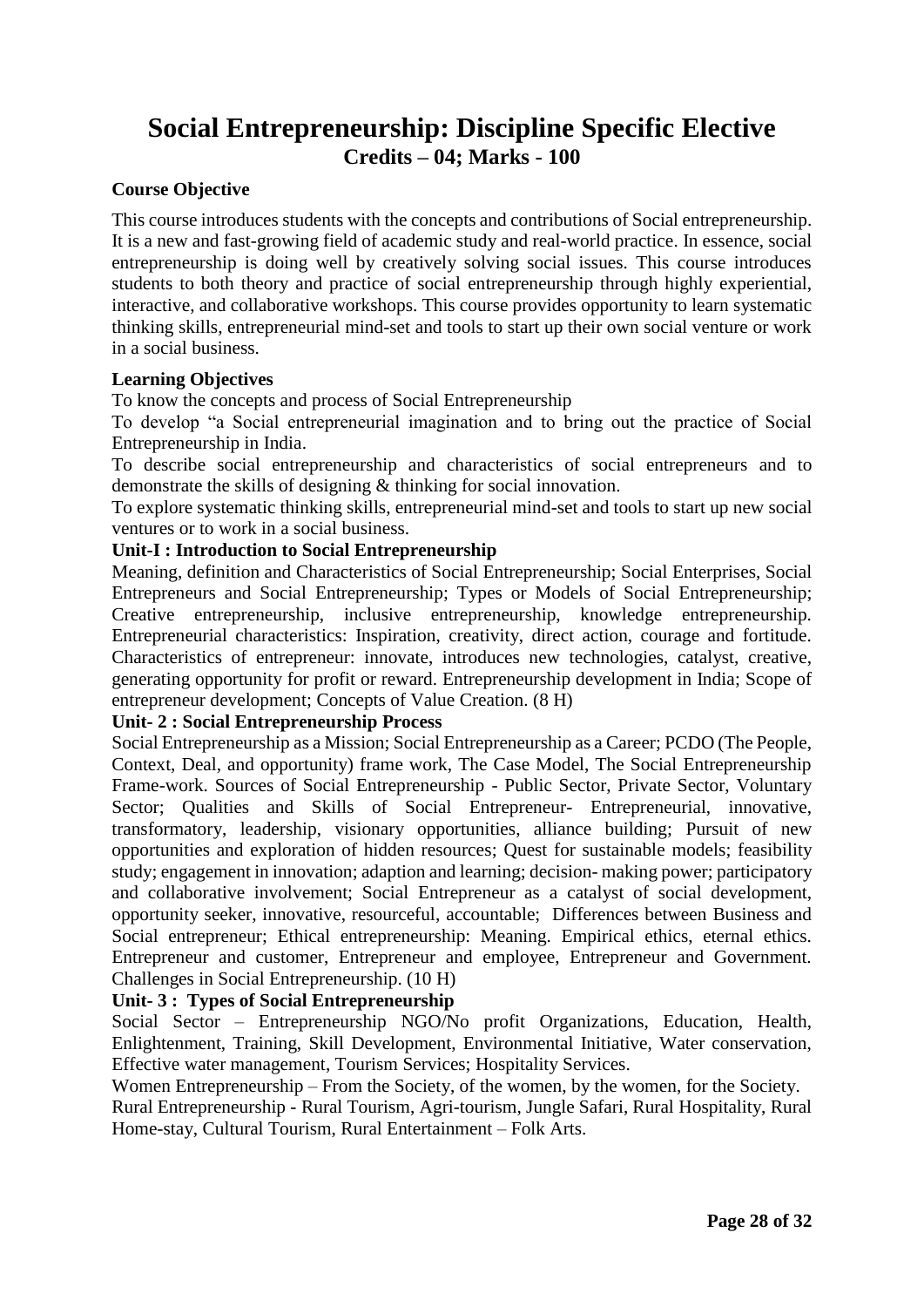Collective Entrepreneurship – Social Organization; Group farming, Cooperative Ventures, Multi-ownership Enterprises, Cluster Formations, Commercial Cartels, Chain Enterprises – Rural-Urban Chain of Activities

Boundaries of Social Entrepreneurship – Social service provisions; Problems & Challenges in Social Entrepreneurship; Social activism, People's participation. (10 H)

### **Unit-4 : Research & Education in Entrepreneurship**

Creating an Entrepreneurship Culture in the Society & Economy; Inculcation of Entrepreneurship Habits, Integrity, Ethics, Values; Values and Character of Entrepreneurs; Ideology - Ideals & Idols of Entrepreneurship; Models of Entrepreneurship – Individuals  $\&$ Organizational; Constructive & creative Ambition, Vision, Passion, Mission & Professionalism; Entrepreneurship Vision - Becoming an Entrepreneur for making Entrepreneurs; planning the course of actions - flow-chart and acting on it. (10 H)

### **Unit- 5 : Social Entrepreneurship in India – Scope, Challenges and Prospectus**

Models of Social Entrepreneurship in India: Social Initiatives; Social Movements; Social Organisations; Political Organisations; Economic Organisations; Religious & Cultural Organisations; Women Organisations; Educational Institutions; Health Institutions; Services Institutions; Disaster Management Groups; Marriage Bureaus/Mediators; Social Enlightenment; Communication Services; Public Relations Consultancy; Event Management; Psychological Counselling; Environmental Organisations; Environmental Initiatives; Public Cleanliness Ventures; Subsidised Meals & Shelters; Safety Services; Social Campaigns; People's Participation.

Rural Entrepreneurship – Integrated Rural Development; Women Entrepreneurship – employment, empowerment, productivity & identity; Entrepreneurship in Education, Training & Skills Development; Health Entrepreneurship; Health Services Entrepreneurship; Tourism Entrepreneurship; Hospitality Entrepreneurship; Entrepreneurship through NGOs/ Self Help Groups; Micro Finance Entrepreneurship; Entertainment Entrepreneurship; Art Entrepreneurship; Knowledge Creation Entrepreneurship; Opinion Making Entrepreneurship; Entrepreneurship Social Research. (10 H)

**Unit-6 :** Social Workshops and Field Assignment in Social Entrepreneurship, Women Entrepreneurship or Ventures of Collective Social Cause.

### **Suggested Readings:**

- 1. Mondal Sagar & Ray G.L. (2011) Entrepreneurship and Rural Development, Kalyani Publishers, Ludhiana (India).
- 2. Satya Sundaram (2009), Rural Development, Himalaya Publishing House, Mumbai.
- 3. Robert A. Philips Margret Bonefiel Ritesh Sharma, Social entrepreneurship, the next big business opportunity Global Vision Publishing House, New Delhi, 2011
- 4. Jill Kickul and Thomas S.Lyons, Routledge, Understanding social entrepreneurship, the relentless pursuit of mission in an ever changing world, New York, 2012
- 5. Desai Vasant, Entrepreneurial development, Himalaya Publishing House, 2008, web resources
- 6. Bornstein, David, How to Change the World: Social Entrepreneurs and the power of new ideas, New York, Ny: oxford university press, 2004.
- 7. Bornstein, D. and Davis, S. (2010). Social Entrepreneurship: What Everyone Needs to Know by Susan Davis, Oxford University Press.
- 8. Prasad, Shambu C. (2013), Thinking through social innovation and social entrepreneurship in India. Chennai: Villgro & IDRC. [online, Accessed Aug 15, 2016]
- 9. Yunus, M. (2007). Creating a world without poverty: Social business and the future of capitalism. New York: Public Affairs.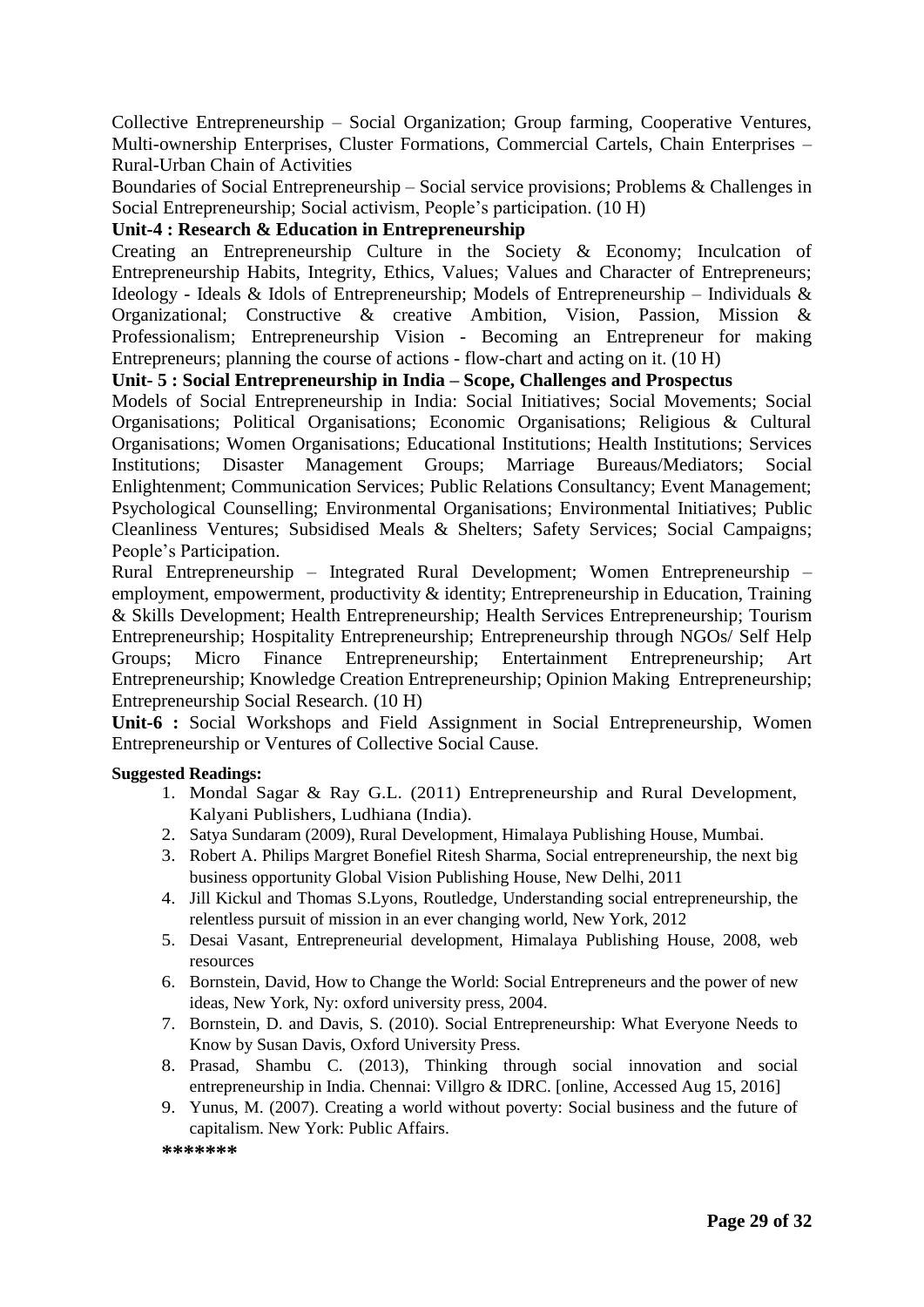### **Gandhian Social Economics: Open Elective Credits – 02; Marks - 50**

#### **Course Objective**

Understanding Gandhian economic thought and approaches to provide insights to the students about the Gandhian model socio-economic development on the background of contemporary problems and challenges.

#### **Learning Outcome**

The students will know the, principles, relevance and significant of Gandhian Social Economics as an alternative model of sustainable socio-economic development.

**Unit 1 : Introduction :** Why Gandhi? Modern economic problems– Contemporary Issues,

Relevance of Gandhi, Life Sketch of Mahatma Gandhi; Apprenticeship of a Mahatma –

Mohan to Mahatma – Understanding the Process of becoming a Mahatma; The Socio-

political Leadership of Gandhiji; Social Entrepreneurship and His contributions to society.

#### **Unit 2 : Socio-economic Ideas of Mahatma Gandhi**

Understanding Hind Swaraj and Village Swaraj and its significance in contemporary world Order, Sustainable Rural Development

Economic Ideas of Mahatma Gandhi – Production, Labor, Machinery, Competition, Market, Modern Development – Doctor, Lawyer, Railway, Needs vs. Greed, Swadeshi, Self-reliance.

Sarvodaya - Gandhian Model of Economic Development, Mahatma Gandhi – a model personality, Principles and Values of Mahatma Gandhi – Pragmatic Approach, Selfimplementation of Principles and Values

#### **Unit 3 : Entrepreneurship, Employment and Sustainability**

Gandhian Model of Entrepreneurship; Women Empowerment; Local Resources; Production for satisfaction of Local Needs; No indiscriminate use of Machines and economic competition. *Ishavasya* Approach, Trusteeship, *Ram Rajya* – New Socio-economic World Order; Gandhi and the Quest for Harmony & Sustainability – Socio-political and Socio-economic World Order;

Life Mission of Mahatma Gandhi; Morality & Integrity; Basic Education, Dignity of Labor; Gender Equality; Dignity of Human Being; Self-reliance; Swadeshi; Social Service as worship of God.

#### **Suggested Readings:**

- 1. Fatima Meer (1970), Apprenticeship of a Mahatma Gandhi, Phoenix Settlement Trust (founded by Mahatma Gandhi) Phoenix, 1.
- 2. Gandhi M.K., Hind Swaraj or Indian Home Rule, Gandhi Hindustani Sahitya Sabha, New Delhi (2009)
- 3. Shanti Swarup Gupta (), Economic Philosophy of Mahatma Gandhi, Concept Publishing Company, New Delhi.
- 4. M. Maharajan (1998), Economic Thoughts of Mahatma Gandhi, Discovery Publishing House, New Delhi.
- 5. Anthony J. Parel, Gandhi's Philosophy and the Quest for Harmony, Cambridge University Press India Pvt. Ltd. New Delhi. (2007)
- 6. Gandhi M.K. Sarvodaya– The Welfare of All, Navajivan Publishing House Ahmedabad. (2008)
- 7. Prabhu R.K. & Rao U.R. (Edt.) The Mind of Mahatma, Navajivan Publishing House Ahmedabad. (2010)
- 8. Gandhi M.K., Village Swaraj, Navajivan Publishing House Ahmedabad. (2000)
- 9. Kumarappa J.C., Gandhian Economic Thought, Sarva Seva Sagh Prakashan, Varanashi. (2019)
- 10. Shikhare D.N., Gandhian Economics Thought, Maharashtra Gandhi Smarak Nidhi, Pune (1993)

\*\*\*\*\*\*\*\*\*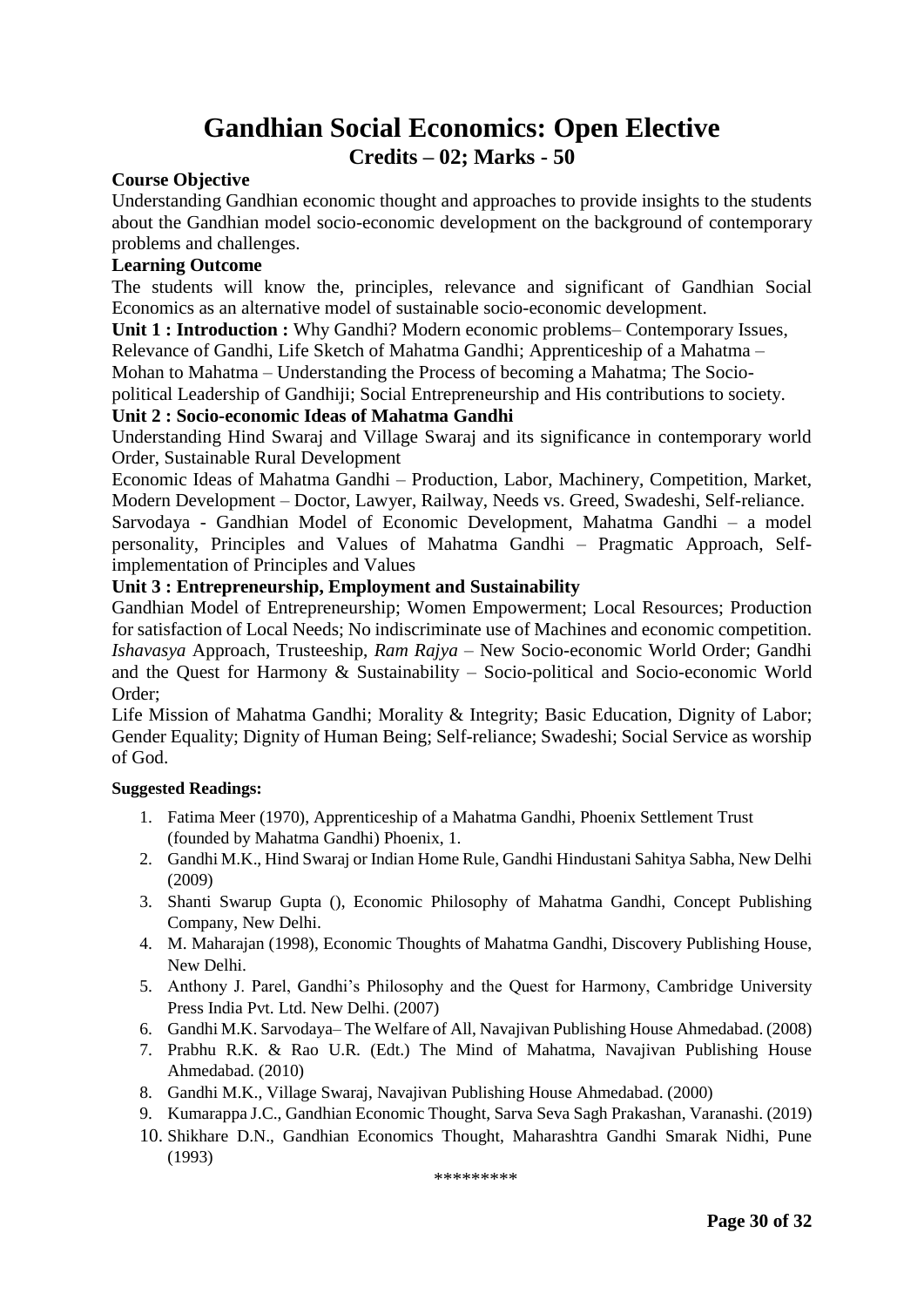### **Labour Economics: Discipline Specific Elective Credit – 04; Marks - 100**

### **Course Objectives**

This course introduces students with the theories of Labour Economics, Labour Markets, Demand for Labour and Theories of Employment & Wages.

### **Course outline**

**Unit- 1:** Labour – Its Characteristics; Role of Labour in Economic Development, Mobility and productivity of labour. Supply of Labour: Static Labour-Leisure Choice, Effects of Social Programs and Income Taxes, The Life-Cycle Model, Investments in Human Capital, Collective Models of Household Labour Supply, Occupational Choice;

**Unit- 2:** Demand of Labour: Static Cost, Profit and Labour Demand Functions, Elasticity of Derived Demand: the Hicks-Marshall Rules, Adjustment Costs and Dynamic Labour Demand; Equilibrium in Labour Market: Compensating Differences, Efficiency Wages, Segmented Labour Markets, Migration.

**Unit- 3**: Classical, Neo-classical and Bargaining Theories of Wage Determination; Concepts of Minimum Wage, Living Wage and Fair Wage in Theory and Practice; Discrimination in Labour Markets; Productivity and Wage Relationship; Analysis of Rigidity in Labour Markets; National Wage Policy; Wages and Wage Boards in India; Bonus System and Profit Sharing.

**Unit- 4:** Theories of Origin and Growth of Labour Movement - Growth, Pattern and Structure of Labour Unions in India, Achievements and Failures of Labour Unions; Industrial Relations -Industrial Disputes and industrial Peace; Causes of industrial Disputes and their Settlement and Prevention Mechanism.

#### **Suggested Readings**

- 1. Campbell R. McConnell, Stanley L. Brue, and David A. Macpherson's "Contemporary Labour Economics", Student Edition
- 2. George J. Borjas, "Labour Economics" McGraw-Hill,
- 3. Pierre Cahuc and Andre Zylberberg, "Labour Economics", the MIT Press.